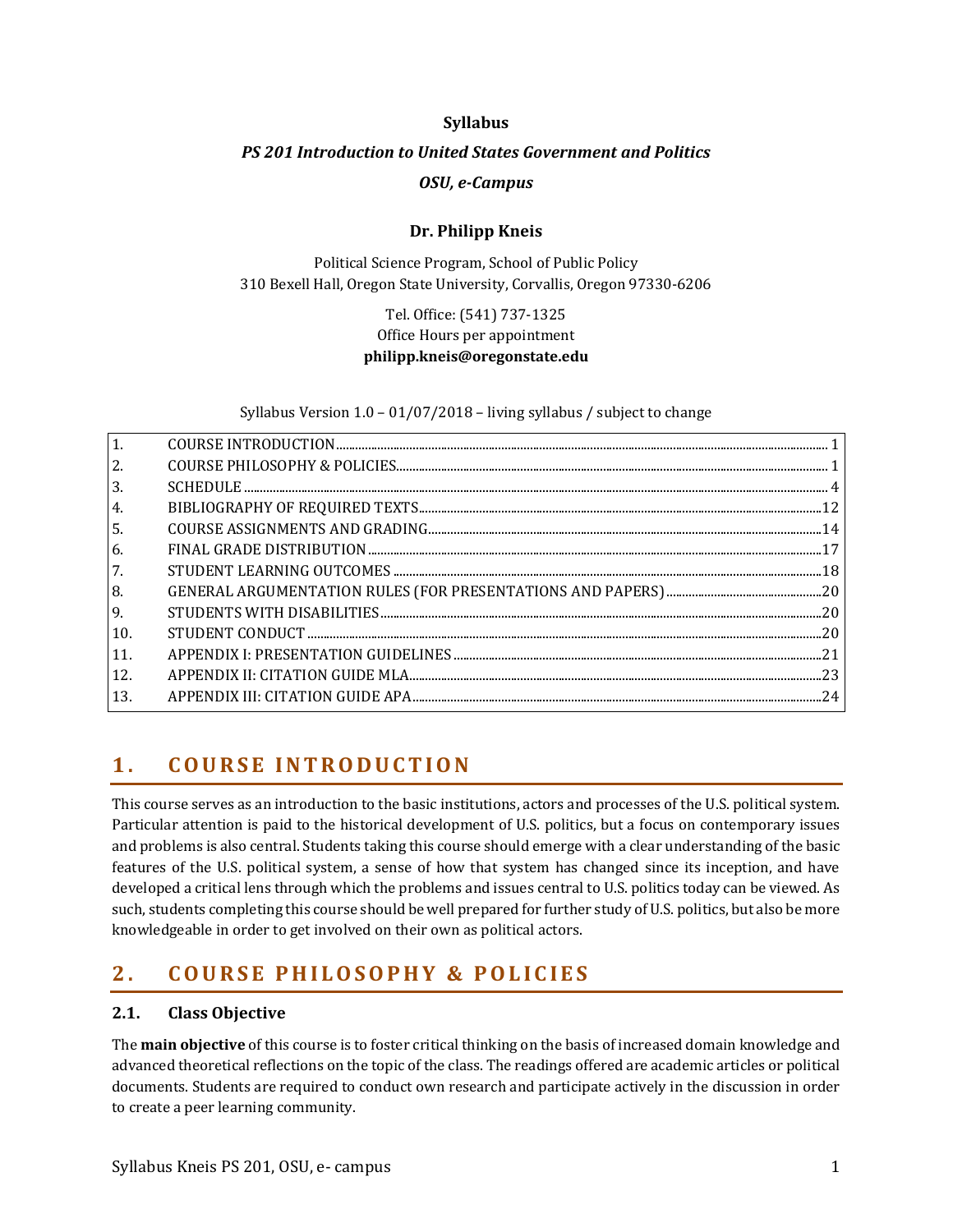## **2.2. Assignment Rationale**

**Assignments** in this class are meant to develop student research and discussion on the topic. These are the assignments – see also below for a detailed description. Assignment 6 should also be sent via e-mail to the instructor to preempt technical issues with the online class system. Text presentations are posted on Canvas.

- 1. Ongoing assignment: active participation in the discussion. Graded will be the extent of activity, but not its content. You should aim to post regularly, at least once a week. If that is not possible, post whenever you can, and let me know about a possible individual schedule.
- 2. One presentation of one assigned text (due depending on when the text is scheduled).
- 3. 3 response essays that collects preliminary ideas for student research.
- 4. Presentation of preliminary research ideas to the class towards the end of term, in order to gather peer and instructor feedback for final research paper.
- 5. Final research paper, based on the research ideas and response essays.

## **2.3. General Guidelines**

- You are required to **read this syllabus in full**. Please direct any questions directly to the instructor in person or via e-mail. Please also monitor announcements in case the schedule needs to change.
- Typically, **following all instructions** will lead to successful participation in class. For more detail, see below for the schedule, as well as on p. [13](#page-12-0) for descriptions of assignments, and p. [13](#page-12-0) for student learning outcomes.
- A seminar thrives on the regular participation of every single member of the group. You are expected to participate actively in the discussions, and you should feel free to do so. **This is a place to learn, not a place to be perfect.** You do not need to be intimidated. Everyone is in the same boat.
- **Respect your fellow students**. Everybody should feel safe to be as honest as possible. People are indeed able to **see things differently**, even though they have the same facts. If somebody makes what could be seen a mistake, be patient and understanding. Focus any **critique** on the argument and the issue, not on the person making the statement. We are all learning, and we will never be perfect.
- Language skills should not distract from your message. I do not grade language and style per se, but if writing mistakes distract too much from your argument, so that any reasonable reader would have difficulties understanding it, your grade may be affected. Writing is difficult for everyone, and takes years of practice and skill. Feel free to ask for help if you feel that your writing needs improvement. The **Writing Center** provides students with a free consulting service for their writing assignments, see [http://cwl.oregonstate.edu/owl.php.](http://cwl.oregonstate.edu/owl.php)
- In the case that I feel **attendance/participation and reading progress** are below reasonable expectations, I reserve the right to do a quiz in order to check on reading progress.

## **2.4. Discussions**

- Over the years, I have seen that whenever there is a strong instructor presence in a discussion board, **student participation in the discussions** goes down. Therefore, I will limit my contributions in the discussion forum. I will read student entries and respond whenever I feel there is a need to correct something or add a perspective that has not been addressed so far, or when discussion participation is low. But the main point of the discussion board is student peer discussion, and not overwhelming instructor input.
- For every assignment posted in the discussion board (text presentation, research presentation), there is also a mandatory **Q&A** component. I will wait a while till I grade such assignment to incorporate how the presenter handles peer responses.
- **Regular participation** in the class is mandatory.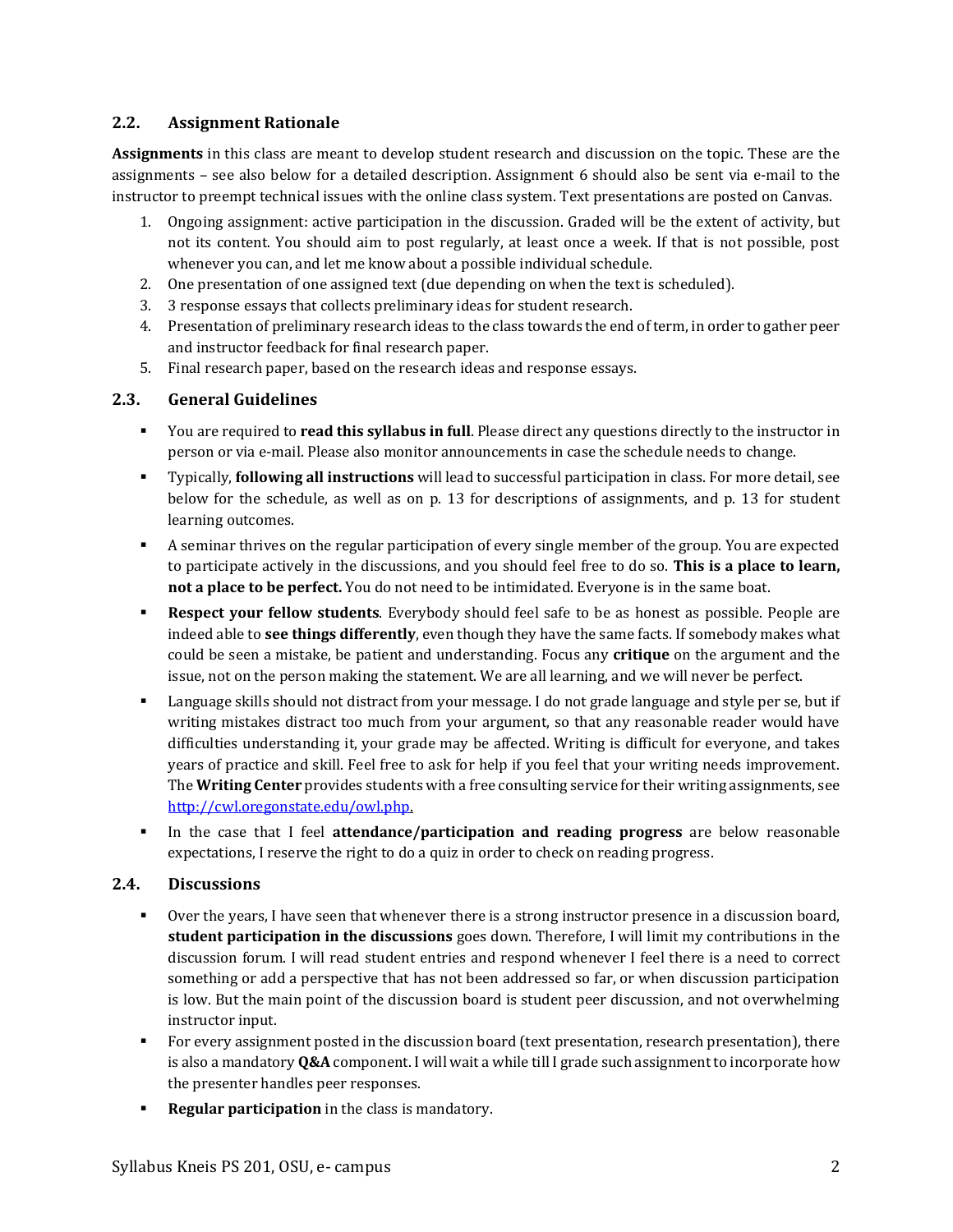## **2.5. Communication with Instructor**

- Please email your instructor for matters of a personal nature. I will reply to course-related questions and email within 24-48 hours. I will strive to return your assignments and grades for course activities to you within five days of the due date.
- **Please let me know in advance** if you cannot complete assignments on time. We will find a way.
- If you feel you need **additional feedback** about how you are doing in class, do not hesitate to write me an e-mail. Usually, if you are posting regularly, and turn in all the required assignments on time and following instructions, you will be successful in this class.
- Given that this is an online class, I am very flexible in helping you manage your time, and to find an individual route through the class if necessary.
- Please feel free to contact me about any aspect of the course, or your performance. Let me know as soon as possible if there are any issues that might need my immediate attention. I'm always willing to learn myself, and improve the class whenever necessary.

## **2.6. Course Credits**

This course combines approximately 90 hours of instruction, online activities, and assignments for 4 credits. This course has no prerequisites.

## **2.7. Technical Assistance**

If you experience computer difficulties, need help downloading a browser or plug-in, assistance logging into the course, or if you experience any errors or problems while in your online course, contact the OSU Help Desk for assistance. You can call (541) 737-3474, email **osuhelpdesk@oregonstate.edu** or visit the OSU Computer [Helpdesk](http://oregonstate.edu/is/tss/och/) online.

## **2.8. Learning Resources**

Ability to Skype with instructor (Webcam & Software for example)

Please check with the OSU Bookstore for up-to-date information for the term you enroll [\(OSU](http://osubeaverstore.com/Academics) Bookstore Website or 800-595-0357). If you purchase course materials from other sources, be very careful to obtain the correct ISBN.

## **2.9. Canvas**

This course will be delivered via Canvas where you will interact with your classmates and with your instructor. Within the course Canvas site, you will access the learning materials, such as the syllabus, class discussions, assignments, projects, and quizzes. To preview how an online course works, visit the [Ecampus Course Demo.](http://ecampus.oregonstate.edu/coursedemo/) For technical assistance, please visit **Ecampus Technical Help**.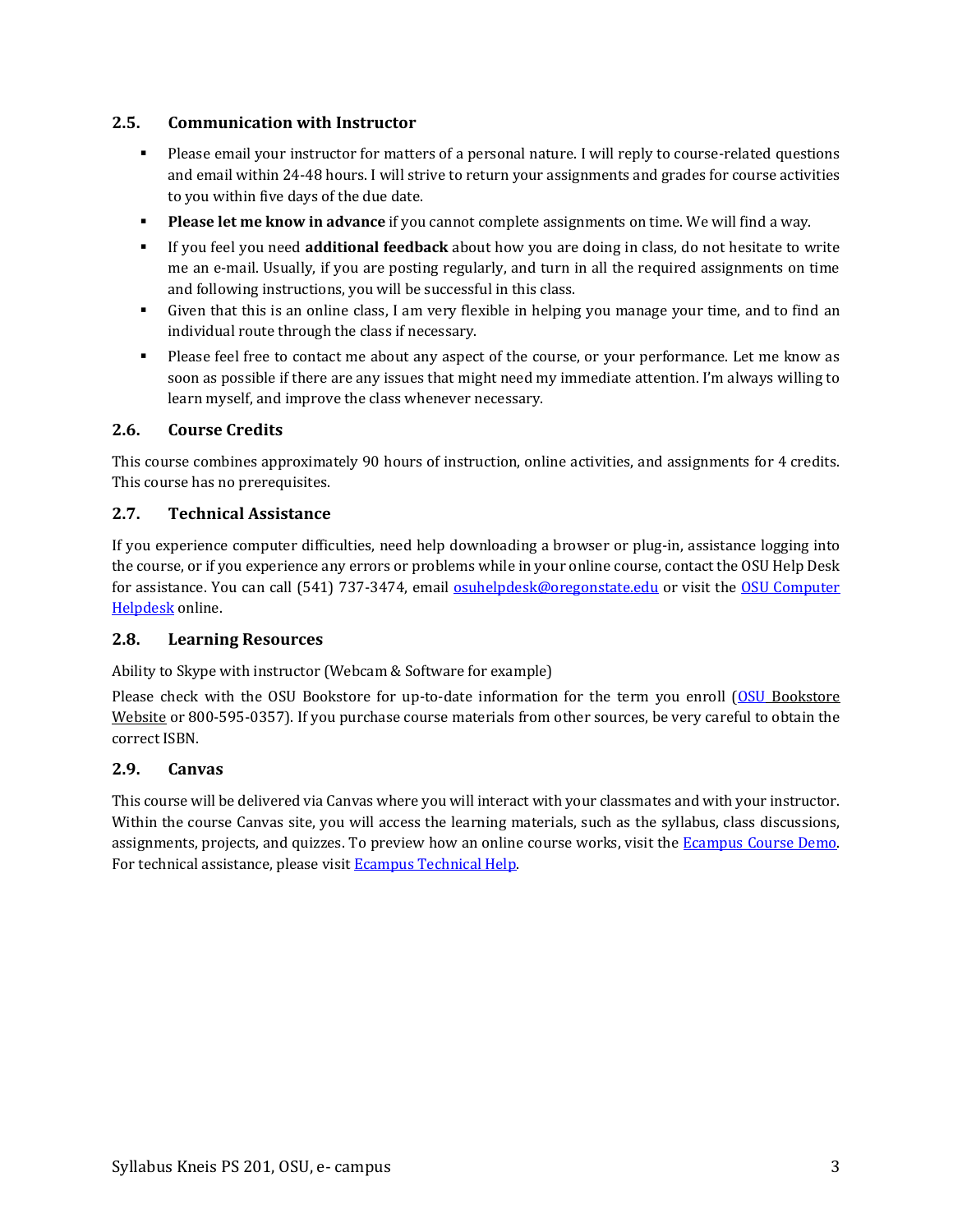# <span id="page-3-0"></span>**3 . S C H E D U L E**

## **3.1. Abbreviated Schedule – Everything on One Page**

## **UNIT 1: THE ORIGINS OF THE UNITED STATES**

- ❖ *Assignment 1 (ongoing): Discussion Board (10 points for 10 longer posts, continuous participation). Post to the discussion board during the relevant week when you can, I allow for maximum flexibility.*
- ❖ *Assignment 2: Present one Text of your choice in the week the text is assigned (5 points)*
- *Week 1: Origins*
- *Week 2: Citizens, Governments, and Democracy*
- *Week 3: The Founding of the United States*
- ❖ *Assignment 3: Response Essay 1 "Why Did the United States Declare Independence?" due Monday of Week 3, till 8PM PT*
- *Week 4: Federalism and Anti-Federalism*

## **UNIT 2: AMERICAN SOCIETY AND CONSTITUENCIES**

- *Week 5: Civil Liberties and Civil Rights*
- ❖ *Assignment 4: Response Essay 2 "What is the Debate on Federalism About?" due Monday of Week 5, till 8PM PT*
- *Week 6: Public Opinion and Media*
- *Week 7: Constituencies*
- ❖ *Assignment 5: Response Essay 3 "Who or What Is an American?" due Monday of Week 7, till 8PM PT*

## **UNIT 3: BRANCHES OF US GOVERNMENT**

- *Week 8: Congress and Presidency*
- *Week 9: Bureaucracy, Courts, and the Separation of Powers*

## **UNIT 4: US POLITICS**

- *Week 10: Domestic and Foreign Policy*
- *Week 11: Submit Your Paper (Finals Week):*
- ❖ *Assignment 6: Send in Final Research Paper "How has the American political system worked with regards to a specific policy issue?" by Wednesday of Week 11, 8 PM PT, on Canvas and via e-mail to philipp.kneis@oregonstate.edu*

## *Total Points: 70*

*Detailed Schedule as follows.*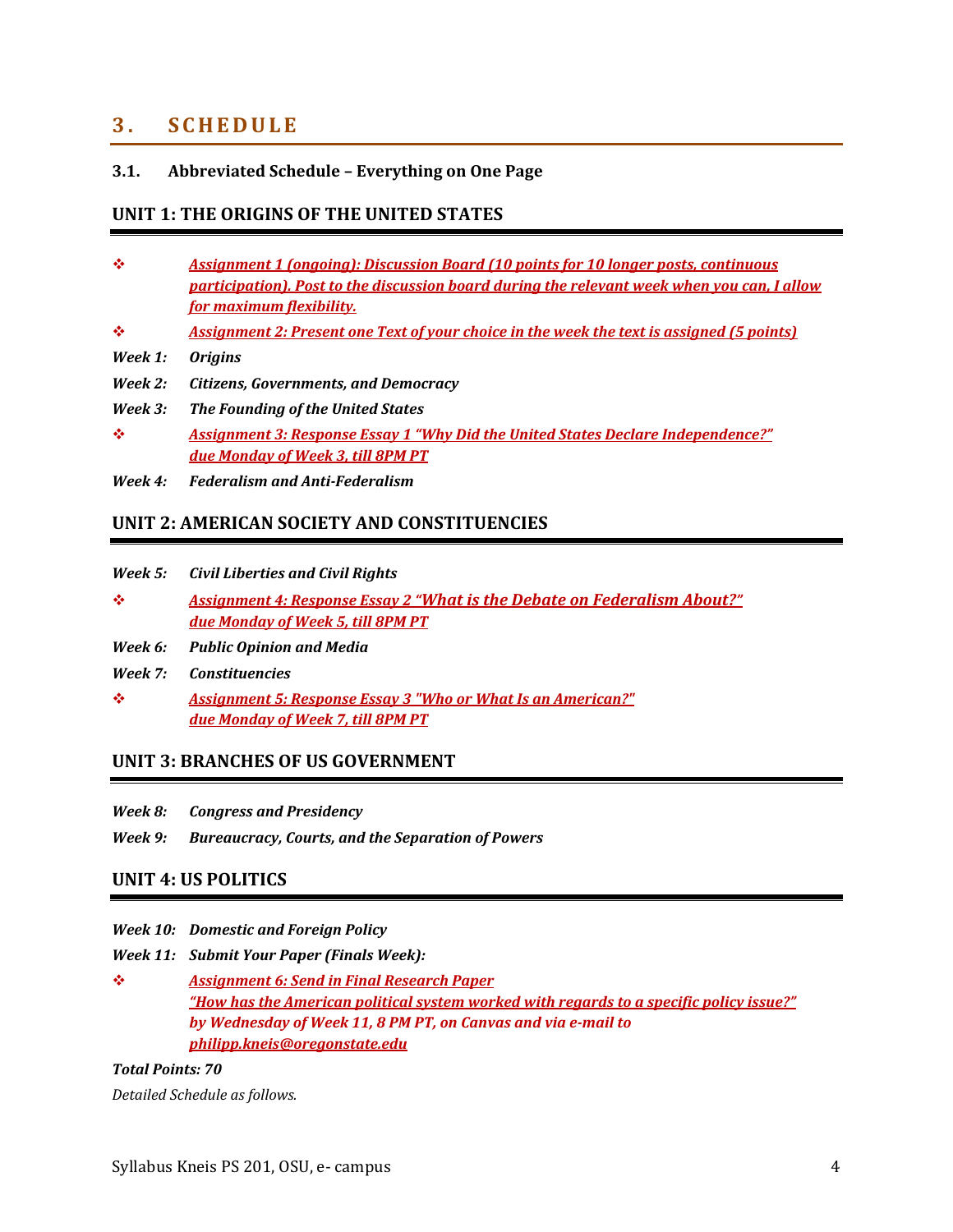## **3.2. Detailed Schedule**

The class uses the following **Textbook:** Ginsberg, Benjamin; Lowi, Theodore J.; Tolbert, Caroline J.; Weir, Margaret. *We the People (Eleventh Essentials Edition)*. W. W. Norton & Company, 2016.

From edition to edition, there may be minor changes. Follow the description of the chapters if the chapter numbers diverge.

# **UNIT 1: THE ORIGINS OF THE UNITED STATES**

*… in which the foundations of the political order of the United States of America will be examined.*

- ❖ *Assignment 1 (ongoing): Discussion Board (10 points for 10 longer posts, continuous participation is ideal). Post to the discussion board during the relevant week when you can; I allow for maximum flexibility.*
- ❖ *Assignment 2: Present one Text of your choice in the week the text is assigned (10 points)*

## *Week 1: Origins*

### *Introduction:*

We will begin with the history and origins of the American political system by taking a look at the history of the continent and its indigenous civilizations before the arrival of Columbus. The colonization of the Americas happens in competition between several European powers. English colonies are set up in territories of which many are claimed by Spain. There is also competition by France. Indigenous nations, though diminished by diseases after the arrival of the colonists, are still a steady presence on the East Coast. Colonization changes the cultural and political perspectives of Europeans settling into what they see as a new world. In the several English colonies, which follow different models of colonization, the liberal traditions of Britain that were established through Magna Carta, Habeas Corpus and the English Bill of Rights meet with indigenous perspectives and new opportunities emerging societies far away from home.

## *Activities:*

- **•** Write your first introductory discussion points
- Select the texts you would like to present

## *Guiding Discussion Questions:*

- What are the political constellations in Europe and America during colonial times?
- What political traditions are intersecting in the English colonies in America?
- How do you evaluate the role of frontier living and indigenous civilizations in shaping American views of liberty?

## *Texts to be Discussed:*

- 1. Foner, Eric. *Give Me Liberty! An American History.* 3rd Ed. New York: W.W. Norton, 2011. Chapter 1.
- 2. Mann, Charles C. "1491." *Atlantic Monthly* 289.3 (2002): 41-53.
- 3. Lloyd, Gordon. "The English and Colonial Roots of the U.S." [http://teachingamericanhistory.org/bor/roots-chart/.](http://teachingamericanhistory.org/bor/roots-chart/) N.D.
- 4. Crevecoeur, James Hector St. John de. *Letters to an American Farmer.* Letter 1: What is an American? 1782.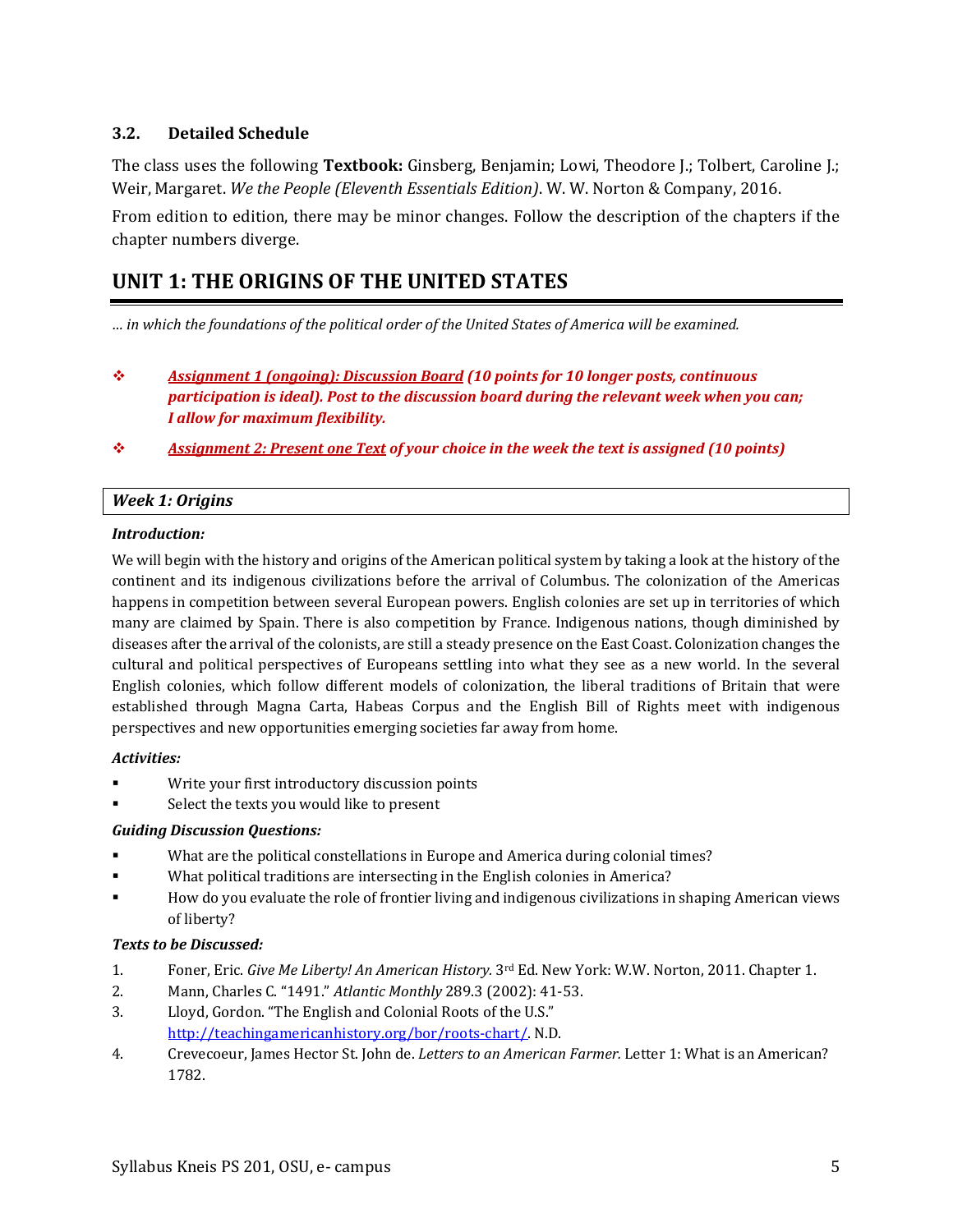### *Other Suggested Materials:*

5. Loewen, se[e https://zinnedproject.org/materials/lies-my-teacher-told-me/](https://zinnedproject.org/materials/lies-my-teacher-told-me/)

### *Week 2: Citizens, Governments, and Democracy*

#### *Introduction:*

The conflicts between European powers influence the power play in the Americas. After the French and Indian wars – also known as the Seven Years' War, which really was the first global war – arises the question of payment for the safety of the British colonies. The suggested taxation and increasing feeling of disenfranchisement amongst English citizens in colonies create a rebellious situation, which leads to a vigorous debate, and intertwined revolutions in France and America.

### *Activities:*

- Read the required texts
- Participate in the discussion forum
- Write response essay # 1 due Monday.

## *Guiding Discussion Questions:*

- What are key arguments brought up by Thomas Paine?
- What distinguishes the concept of the Citizen from the Subject?
- What, and who, is a sovereign?
- What are Tocqueville's key realizations about American democracy?

### *Texts to be Discussed:*

- 1. Textbook: We the People: Chapter 1 The Citizen and Government
- 2. Paine, Thomas. "Common Sense." 1776.
- 3. Franklin, Benjamin. "Rules by Which a Great Empire May Be Reduced to a Small One." 1773.
- 4. Burke, Edmund. "Speech to Parliament on Reconciliation with the American Colonies." 1775.
- 5. Tocqueville, Alexis de. *Democracy in America*. Excerpts. 1835.

## *Week 3: The Founding of the United States*

### *Introduction:*

The revolution is fueled by new ideas about human social organization emerging out of interactions between Europeans and indigenous civilizations, especially the League of the Haudenosaunee / Iroquois in what is now upstate New York. The League may have been an inspiration for the Articles of Confederation, which are invoked after the Declaration of Independence. The Articles prove too week to bind the former colonies together. A constitutional convention creates a new foundational document for the new nation.

#### *Activities:*

- Read the required texts
- Participate in the discussion forum
- ❖ *Assignment 3: Response Essay 1 "Why Did the United States Declare Independence?" due Monday of Week 3, till 8PM PT*

#### *Guiding Discussion Questions:*

- **•** What rhetorical similarities can you find between the Declaration of Independence and English documents (Magna Carta, Bill of Rights) we discussed earlier?
- What are key differences between the Articles of Confederation and the Constitution?
- What distinguishes the British constitution from the American?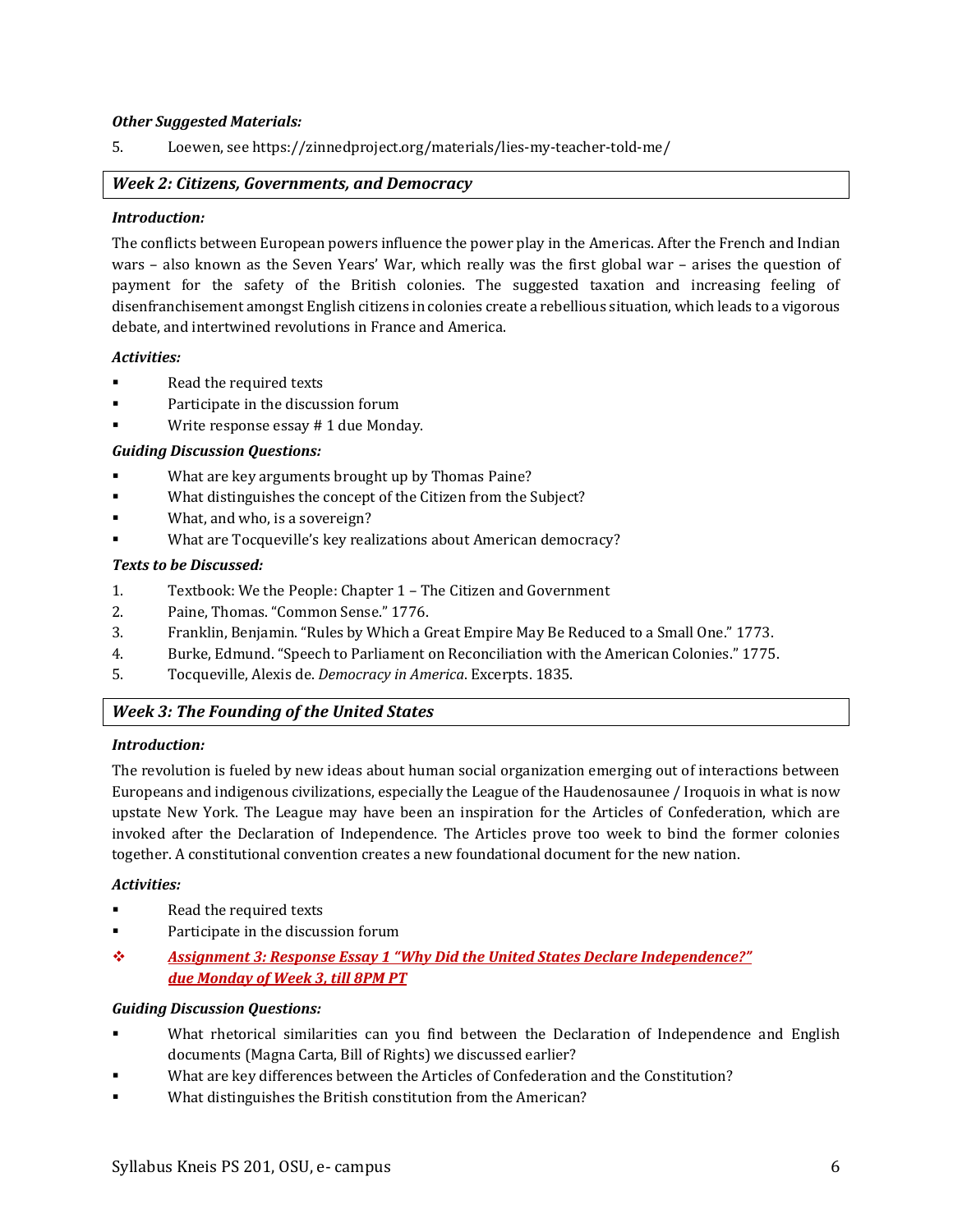- What "legacy features" from the British style of government do you still see in the American system?
- How is the system of slavery codified in the Constitution?

## *Texts to be Discussed:*

- 1. Textbook: We the People: Chapter 2 The Founding and the Constitution
- 2. Grinde Jr, Donald A., and Bruce E. Johansen. *Exemplar of Liberty: Native America and the Evolution of Democracy*. Native American Politics Series No. 3. 1991. Introduction.
- 3. The Declaration of Independence
- 4. The Articles of Confederation (Textbook: A5)
- 5. The Constitution of the United States of America (Textbook: A11)
- 6. Amendments to the Constitution (Textbook: A22)

## *Week 4: Federalism and Anti-Federalism*

## *Introduction:*

Not all conflicts over the role of federal government are settled by the constitution. The "Federalist Papers", though not a constitutional document, lay open the arguments for and against a strong Federal government. The issue of slavery increasingly divides states, especially when it comes to maintaining the balance between slave-holding and non-slave holding states upon admission of new states to the union.

## *Activities:*

- Read the required texts
- **•** Participate in the discussion forum
- Write response essay # 2 due Monday.

## *Guiding Discussion Questions:*

- Provide arguments both for and against a strong Federal government.
- Why did some states abandon slavery, why did some maintain it?
- Could the Civil War have been avoided?

## *Texts to be Discussed:*

- 1. Textbook: We the People: Chapter 3 Federalism
- 2. Willis, Garry. "Introduction." In: Hamilton, Alexander, James Madison, and John Jay. *The Federalist Papers*. Bantam Classic, New York, 1982.
- 3. The Federalist Papers (Textbook: A31)
- 4. The Anti-Federalist Papers (Textbook: A40)
- 5. Lincoln, Abraham. First Inaugural Address. Excerpts. 1861. Lincoln, Abraham. Second Inaugural Address. Excerpts. 1865. "Declaration of the Immediate Causes Which Induce and Justify the Secession of South Carolina From the Federal Union." December 24, 1860.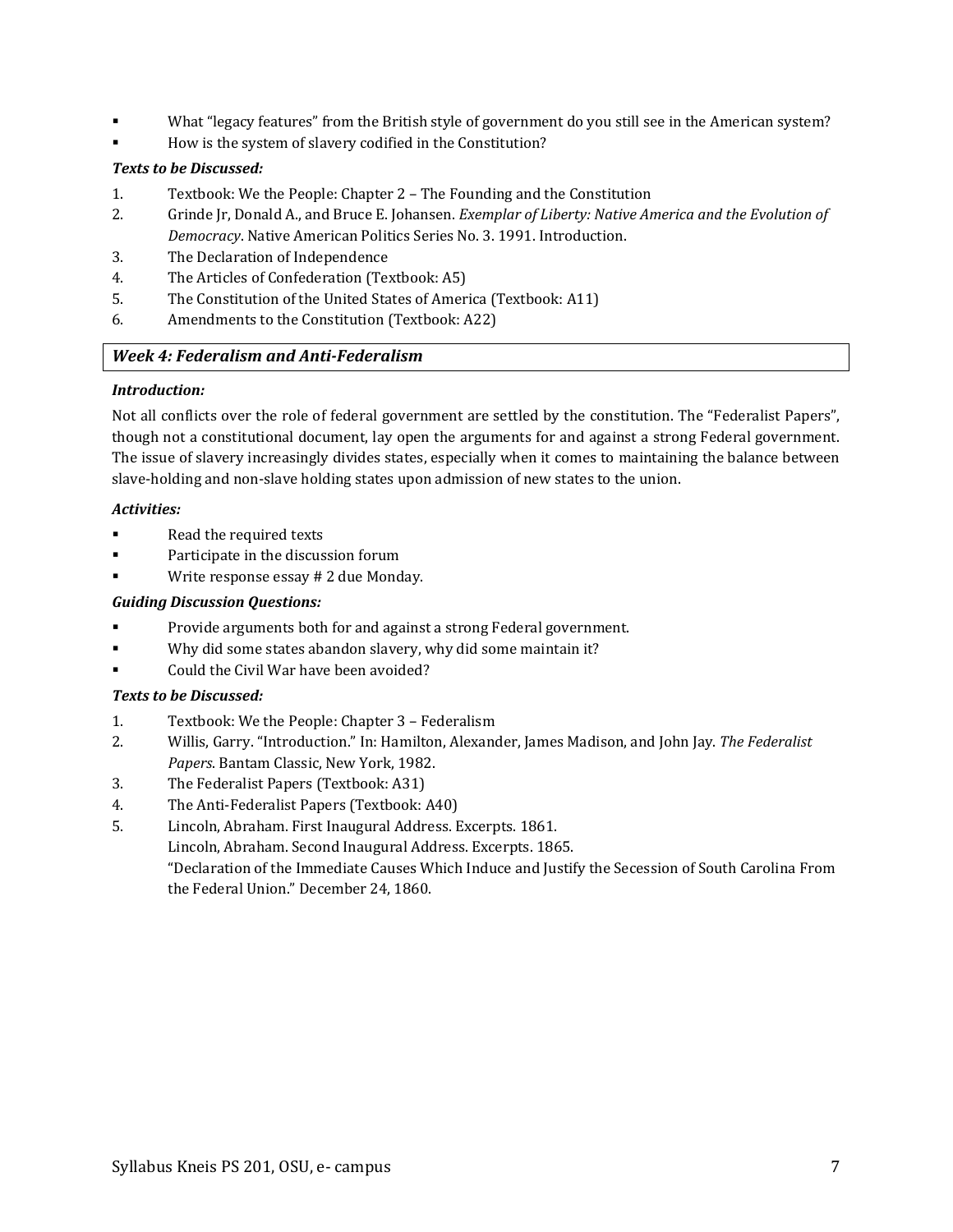# **UNIT 2: AMERICAN SOCIETY AND CONSTITUENCIES**

*… in which the composition and expansion of the political constituents of the US will be discussed.*

## *Week 5: Civil Liberties and Civil Rights*

#### *Introduction:*

The promises made in the founding documents of the United States take a long time to be fulfilled. We will discuss key aspects of civil liberties and the Civil Rights movement.

### *Activities:*

- Read the required texts
- Participate in the discussion forum
- ❖ *Assignment 4: Response Essay 2 "What is the Debate on Federalism About?" due Monday of Week 5, till 8PM PT*

### *Guiding Discussion Questions:*

- How central are civil liberties to the American political system?
- What further challenges to civil liberties do you know of, historical or current?
- Is the maintenance of civil liberties important? Under all circumstances? Why / why not?

### *Texts to be Discussed:*

- 1. Textbook: Chapter 4 Civil Liberties and Civil Rights
- 2. Thoreau, Henry David. "Civil Disobedience." 1849.
- 3. Douglass, Frederick. "The Meaning of the Fourth of July for the Negro." 1852.
- 4. Du Bois, W.E.B. "Double Consciousness" (Excerpt) from: *The Souls of Black Folk*. 1903.
- 5. King, Martin Luther. "I Have a Dream." 1963.
- 6. Malcolm X: "The Ballot or the Bullet." 1964.

## *Week 6: Public Opinion and Media*

### *Introduction:*

A thriving public sphere has been of central importance to democratic rule. We will consider several aspects of this important interface between the government and the people.

#### *Activities:*

- Read the required texts
- Participate in the discussion forum
- Write response essay # 3 due Monday.

#### *Guiding Discussion Questions:*

- How has this public sphere changed over time?
- What role has technology played in this transformation?
- How important is a free media to the functioning of a democratic republic?
- What challenges to the public sphere do you see today or in the near future?

### *Texts to be Discussed:*

- 1. Textbook: Chapter 5 Public Opinion
- 2. Textbook: Chapter 6 The Media
- 3. Postman, Neil. "Amusing Ourselves to Death." Address at Frankfurt Book Fair. 1984.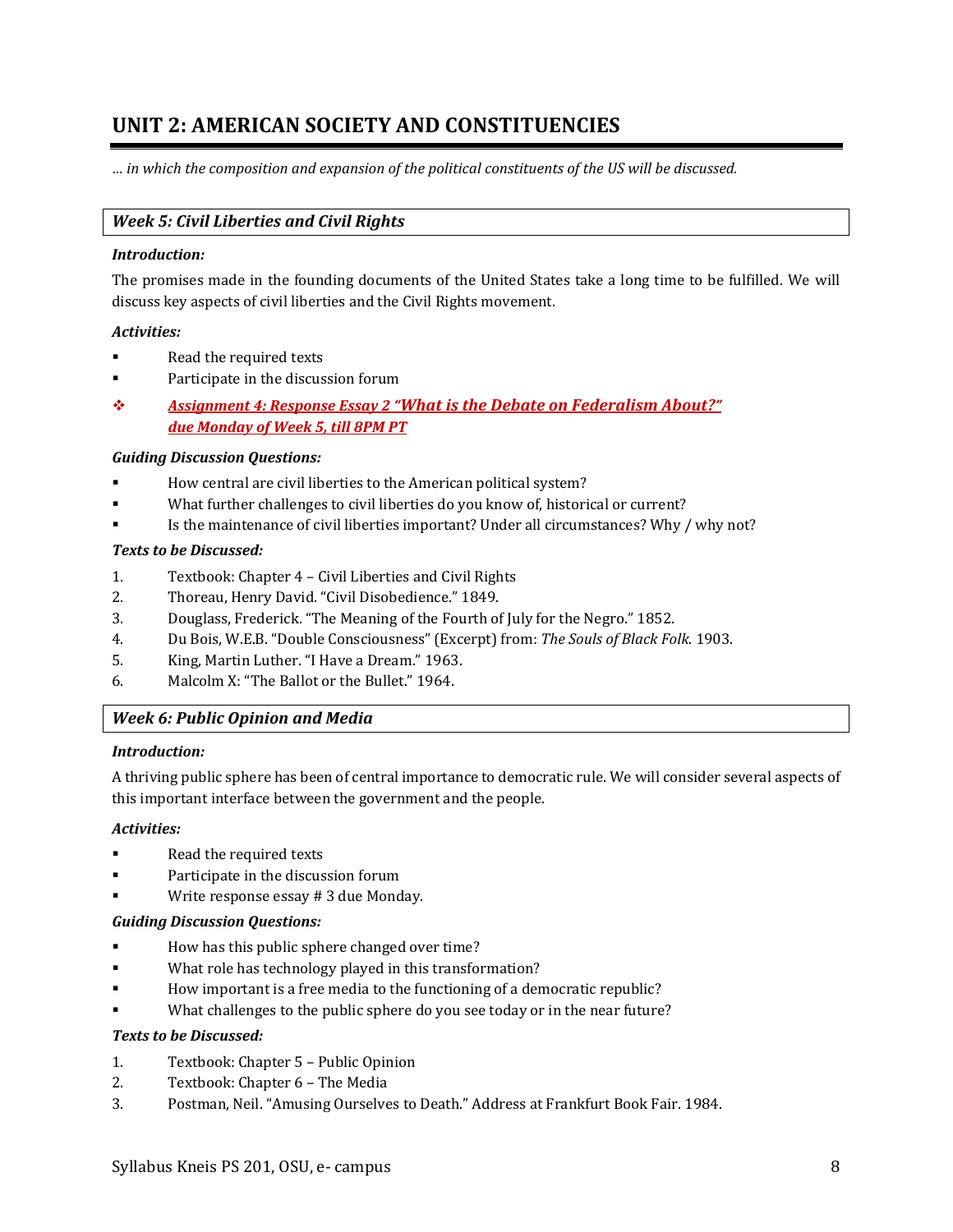- 4. David, Riesman, Denney Reuel, and Glazer Nathan. *The Lonely Crowd: A Study of the Changing American Character.* 1952. Chapter 1.
- 5. Jürgen Habermas: "The Public Sphere: An Encyclopedia Article"

## *Week 7: Constituencies*

### *Introduction:*

Citizens cannot easily interact with the government on their own, not even in democratic republics. What may have been easier in antiquity, or in smaller states, seems impossible now. The will of the people has to be organized in some fashion, be it through political parties, lobbyists, and other interest groups. This is typically called a representative democracy. How can the will of the people be ideally represented? What kind of problems are created by too much, or too little democracy?

## *Activities:*

- Read the required texts
- Participate in the discussion forum
- ❖ *Assignment 5: Response Essay 3 "Who or What Is an American?" due Monday of Week 7, till 8PM PT*

### *Guiding Discussion Questions:*

- Why are there typically only 2 parties that matter in the American system? What does the voting system have to do with this?
- Are "the people" always right?
- What are the different levels of democracy within American politics and society?
- How can citizens be energized to be more political?
- What roles do elites play? Should expert opinions matter more than lay opinion, or vice versa?

## *Texts to be Discussed:*

- 1. Textbook: Chapter 7 Political Parties, Participation, and Elections
- 2. Textbook: Chapter 8 Interest Groups
- 3. Hartz, Louis. "American political thought and the American revolution." *American Political Science Review* 46.2 (1952): 321-342.
- 4. Hartz, Louis. *The Liberal Tradition in America*. 1955. Excerpt.
- 5. Hofstadter, Richard. *Anti-Intellectualism in American Life.* New York: Vintage, 1962. 3-51. Chapter 1

# **UNIT 3: BRANCHES OF US GOVERNMENT**

*… in which we will discover the power dynamics within the American system of government.*

## *Week 8: Congress and Presidency*

#### *Introduction:*

We will discuss the first two branches of government, the executive and the legislative.

## *Activities:*

- Read the required texts
- Participate in the discussion forum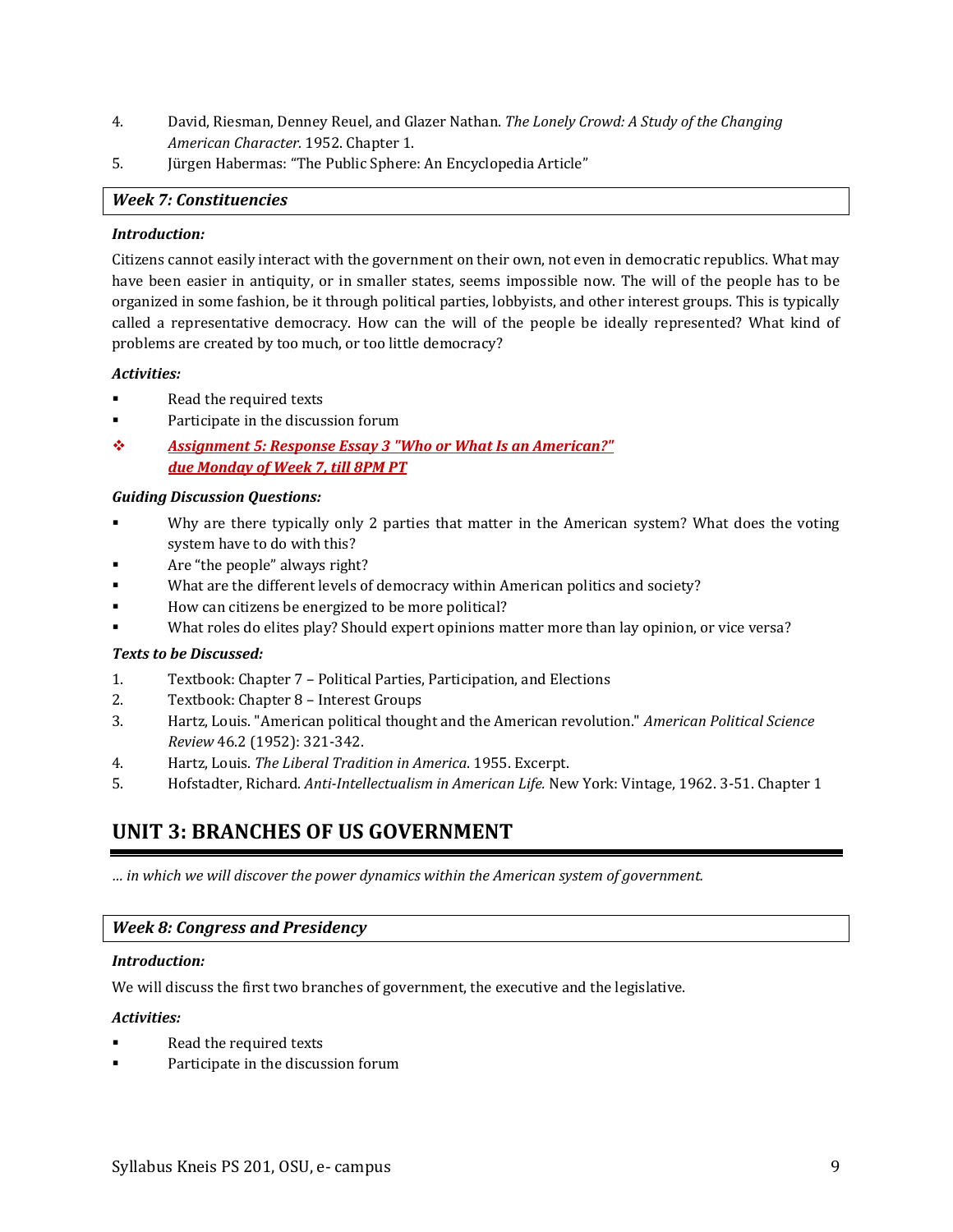*Post research ideas for final paper on discussion forum for peer feedback. Also e-mail instructor about research ideas for instructor feedback.*

## *Guiding Discussion Questions:*

- What are the powers of the President?
- What are the powers of Congress?
- Why is the American system set up to work in such a fashion?
- Was the American revolution revolutionary? If yes, why; if not, why not?

## *Texts to be Discussed:*

- 1. Textbook: Chapter 9 Congress
- 2. Textbook: Chapter 10 The Presidency
- 3. List of Presidents and Vice Presidents (Textbook: A48)
- 4. Weber, Max. "Politics as Vocation." (Speech at Munich University, 1918). Published as "Politik als Beruf." In: *Gesammelte Politische Schriften.* Munich, 1921. 396-450. English Version 1968.
- 5. Zinn, Howard. *A People's History of the United States: 1492-present*. *New York*. 2003. Excerpt.
- 6. Wood, Gordon S. *The Radicalism of the American Revolution*. 1991. Excerpt.

## *Week 9: Bureaucracy, Courts, and the Separation of Powers*

### *Introduction:*

We will discuss the third branch of government – the courts – and what is sometimes called the fourth branch (competing with the media for this role) – the bureaucracy. We will conclude the theoretical section with reflections on the separation of powers and checks and balances.

## *Activities:*

- Read the required texts
- Participate in the discussion forum
- ❖ *Post research ideas for final paper on discussion forum for peer feedback, if you have not done so. Also e-mail instructor about research ideas for instructor feedback.*

## *Guiding Discussion Questions:*

- Do we need checks and balances? If yes, why / If no, why not?
- Does the bureaucracy exert a stabilizing influence? If yes, why / If no, why not?

## *Texts to be Discussed:*

- 1. Textbook: Chapter 11 Bureaucracy
- 2. Textbook: Chapter 12 The Federal Courts
- 3. Gaus, Gerald. "Should philosophers 'apply ethics'?." Think 3.9 (2005): 63-68.
- 4. Anon., Constitutional Topic: Separation of Powers.
- https://www.usconstitution.net/consttop\_sepp.html
- 5. Waldron, Jeremy. "Separation of powers in thought and practice." BCL Rev. 54 (2013): 433.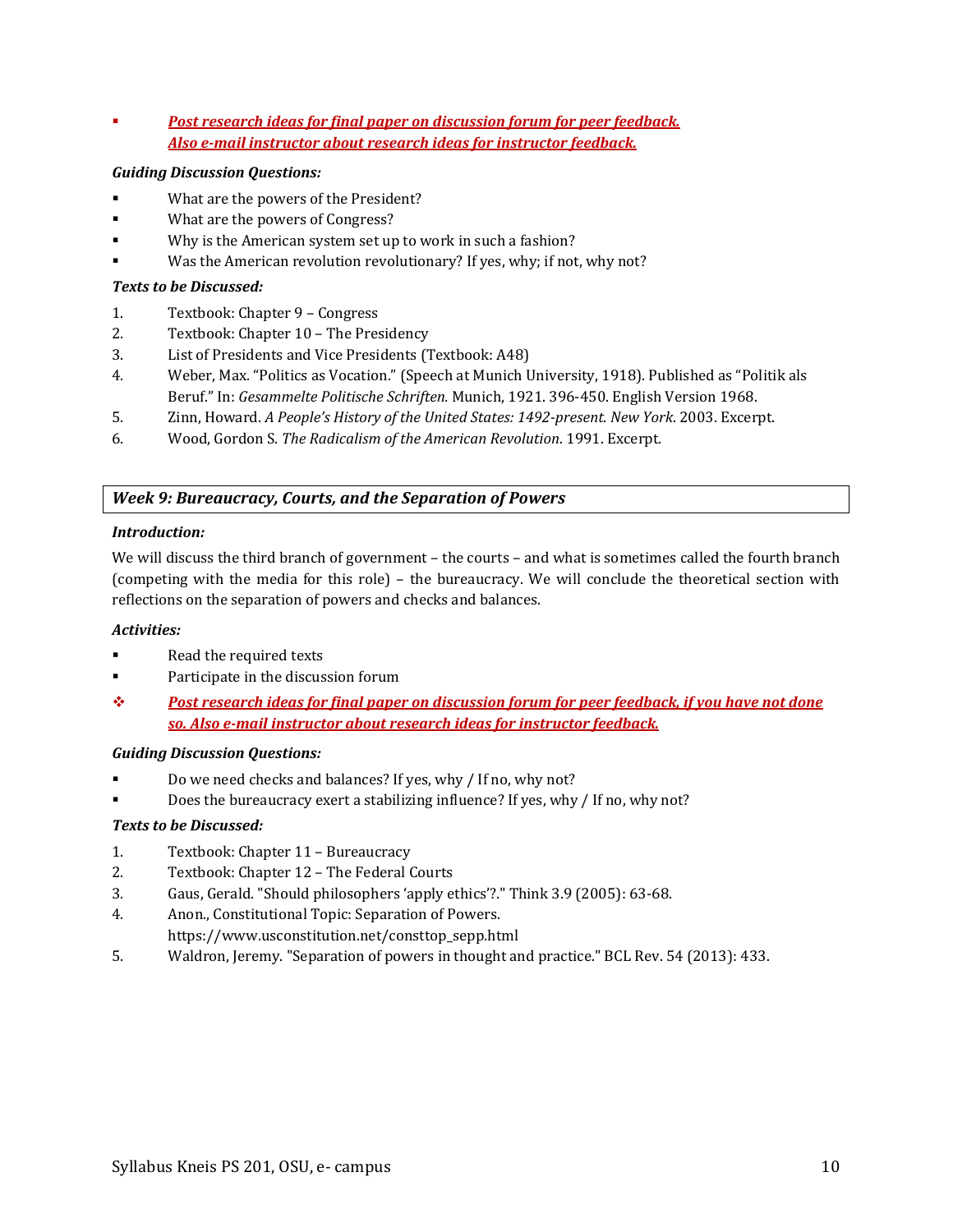# **UNIT 4: US POLITICS**

*… in which concrete policy issues will be discussed.*

## *Week 10: Domestic and Foreign Policy*

### *Introduction:*

We will discuss concrete policy issues pertaining to either the domestic or the foreign policy sphere.

### *Activities:*

- Read the required texts
- Participate in the discussion forum
- Write your research paper

### *Guiding Discussion Questions:*

- What current policy issues are reflective of the Federalist debate?
- How is America an example to other political systems in the world? How is it not? Should it be?
- What are the historical interconnections between the United States and other democratic nations? How does that interplay work today? Is it necessary? If yes, why, if not, why not?

## *Texts to be Discussed:*

- 1. Textbook: Chapter 13 Domestic Policy
- 2. Textbook: Chapter 14 Foreign Policy

### *Pick 3 out of 5:*

- 3. Kagan, Robert. "Power and Weakness." *Policy Review* 113. June & July 2002. 3-28.
- 4. Lind, Michael. "The Liberal Roots of Populism." *Demos Quarterly*, Oct. 2014, 1-12.
- 5. Fukuyama, Francis. "The End of History." *The National Interest* 16 (Summer 1989): 3–18.
- 6. Ingram, Helen M., and Anne L. Schneider. "Public Policy and the Social Construction of Deservedness." *Deserving and Entitled: Social Constructions and Public Policy* (2005): 1-28.
- 7. Giroux, Henry, and Peter McLaren. "Teacher Education and the Politics of Engagement: The Case for Democratic Schooling." *Harvard Educational Review* 56.3 (1986): 213-239.

## *Week 11: Paper Done (Finals Week)*

#### *Activities:*

- ❖ *Assignment 6: Send in Final Research Paper "How has the American political system worked with regards to a specific policy issue?" by Wednesday of Week 11, 8 PM PT, on Canvas and via e-mail to philipp.kneis@oregonstate.edu*
	- How has the American political system worked with regards to a specific policy issue?
	- Pick a recent or historical policy issue, foreign or domestic.
	- What is the issue about?
	- Which sides are there to the issue? Represent the 2 major positions, and critique them briefly.
	- How did the American system of governance solve it?
	- What remains to be done? What are your suggestions?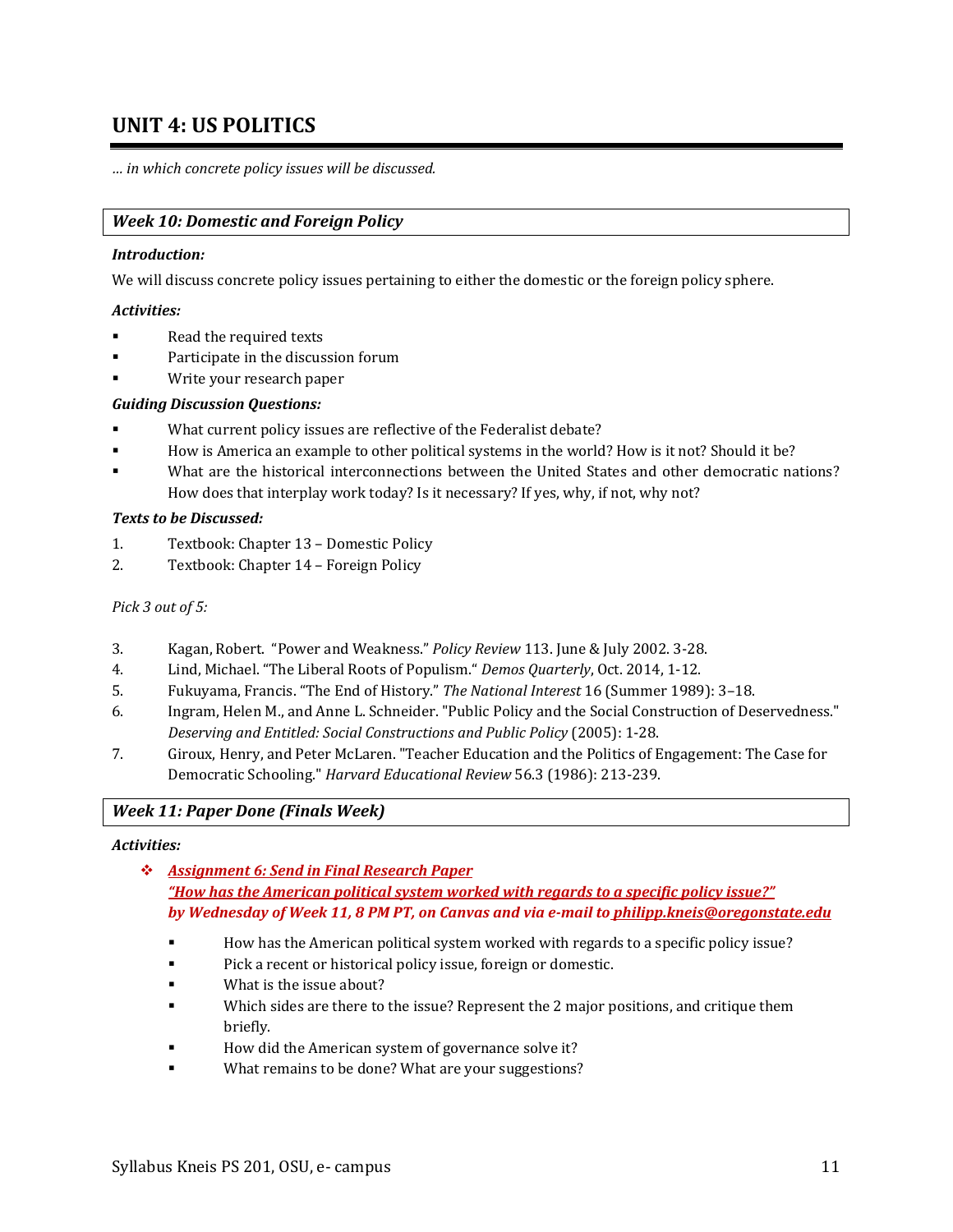# <span id="page-11-0"></span>**4 . B I B L I O G R A P H Y O F R E Q UI R E D T E X T S**

## **4.1. Textbook**

Ginsberg, Benjamin; Lowi, Theodore J.; Tolbert, Caroline J.; Weir, Margaret. *We the People (Eleventh Essentials Edition)*. W. W. Norton & Company, 2016.

## **4.2. Scholarly Texts**

| Week.Text# | Texts in alphabetical order                                                                                                                                                           |  |  |  |  |
|------------|---------------------------------------------------------------------------------------------------------------------------------------------------------------------------------------|--|--|--|--|
| 9.4.       | Anon., Constitutional Topic: Separation of Powers.<br>https://www.usconstitution.net/consttop_sepp.html                                                                               |  |  |  |  |
| 2.4.       | Burke, Edmund. "Speech to Parliament on Reconciliation with the American Colonies." 1775.                                                                                             |  |  |  |  |
| 1.4.       | Crevecoeur, James Hector St. John de. Letters to an American Farmer. Letter 1: What is an<br>American? 1782.                                                                          |  |  |  |  |
| 5.3.       | Douglass, Frederick. "The Meaning of the Fourth of July for the Negro." 1852.                                                                                                         |  |  |  |  |
| 5.4.       | Du Bois, W.E.B. "Double Consciousness" (Excerpt) from: The Souls of Black Folk. 1903.                                                                                                 |  |  |  |  |
| 1.1        | Foner, Eric. Give Me Liberty! An American History. 3rd Edition. New York: W.W. Norton, 2011.<br>Chapter 1.                                                                            |  |  |  |  |
| 2.3.       | Franklin, Benjamin. "Rules by Which a Great Empire May Be Reduced to a Small One." 1773.                                                                                              |  |  |  |  |
| 10.5.      | Fukuyama, Francis. "The End of History." The National Interest 16 (Summer 1989): 3-18.                                                                                                |  |  |  |  |
| 9.3        | Gaus, Gerald. "Should philosophers 'apply ethics'?." Think 3.9 (2005): 63-68.                                                                                                         |  |  |  |  |
| 10.7.      | Giroux, Henry, and Peter McLaren. "Teacher Education and the Politics of Engagement: The<br>Case for Democratic Schooling." Harvard Educational Review 56.3 (1986): 213-239.          |  |  |  |  |
| 3.2.       | Grinde Jr, Donald A., and Bruce E. Johansen. Exemplar of Liberty: Native America and the<br>Evolution of Democracy. Native American Politics Series No. 3. 1991.                      |  |  |  |  |
| 6.05       | Habermas, Jürgen. "The Public Sphere: An Encyclopedia Article." New German Critique 3<br>(Autumn, 1974): 49-55.                                                                       |  |  |  |  |
| 7.2.       | Hartz, Louis. "American political thought and the American revolution." American Political<br>Science Review 46.2 (1952): 321-342.                                                    |  |  |  |  |
| 7.3.       | Hartz, Louis. The Liberal Tradition in America. 1955. Excerpt                                                                                                                         |  |  |  |  |
| 7.5.       | Hofstadter, Richard. Anti-Intellectualism in American Life. New York: Vintage, 1962. 3-51.<br>Chapter 1                                                                               |  |  |  |  |
| 10.6.      | Ingram, Helen M., and Anne L. Schneider. "Public Policy and the Social Construction of<br>Deservedness." Deserving and Entitled: Social Constructions and Public Policy (2005): 1-28. |  |  |  |  |
| 10.3.      | Kagan, Robert. "Power and Weakness." Policy Review 113. June & July 2002. 3-28.                                                                                                       |  |  |  |  |
| 5.5.       | King, Martin Luther. "I Have a Dream." 1963.                                                                                                                                          |  |  |  |  |
| 10.4.      | Lind, Michael. "The Liberal Roots of Populism." Demos Quarterly, Oct. 2014, 1-12.                                                                                                     |  |  |  |  |
| 1.3.       | Lloyd, Gordon. "The English and Colonial Roots of the U.S."<br>http://teachingamericanhistory.org/bor/roots-chart/. N.D.                                                              |  |  |  |  |
| 5.6.       | Malcolm X: "The Ballot or the Bullet." 1964.                                                                                                                                          |  |  |  |  |
| 1.2.       | Mann, Charles C. "1491." Atlantic Monthly 289.3 (2002): 41-53.                                                                                                                        |  |  |  |  |
| 2.2.       | Paine, Thomas. "Common Sense." 1776.                                                                                                                                                  |  |  |  |  |
| 6.3.       | Postman, Neil. "Amusing Ourselves to Death." Address at Frankfurt Book Fair. 1984.                                                                                                    |  |  |  |  |
|            |                                                                                                                                                                                       |  |  |  |  |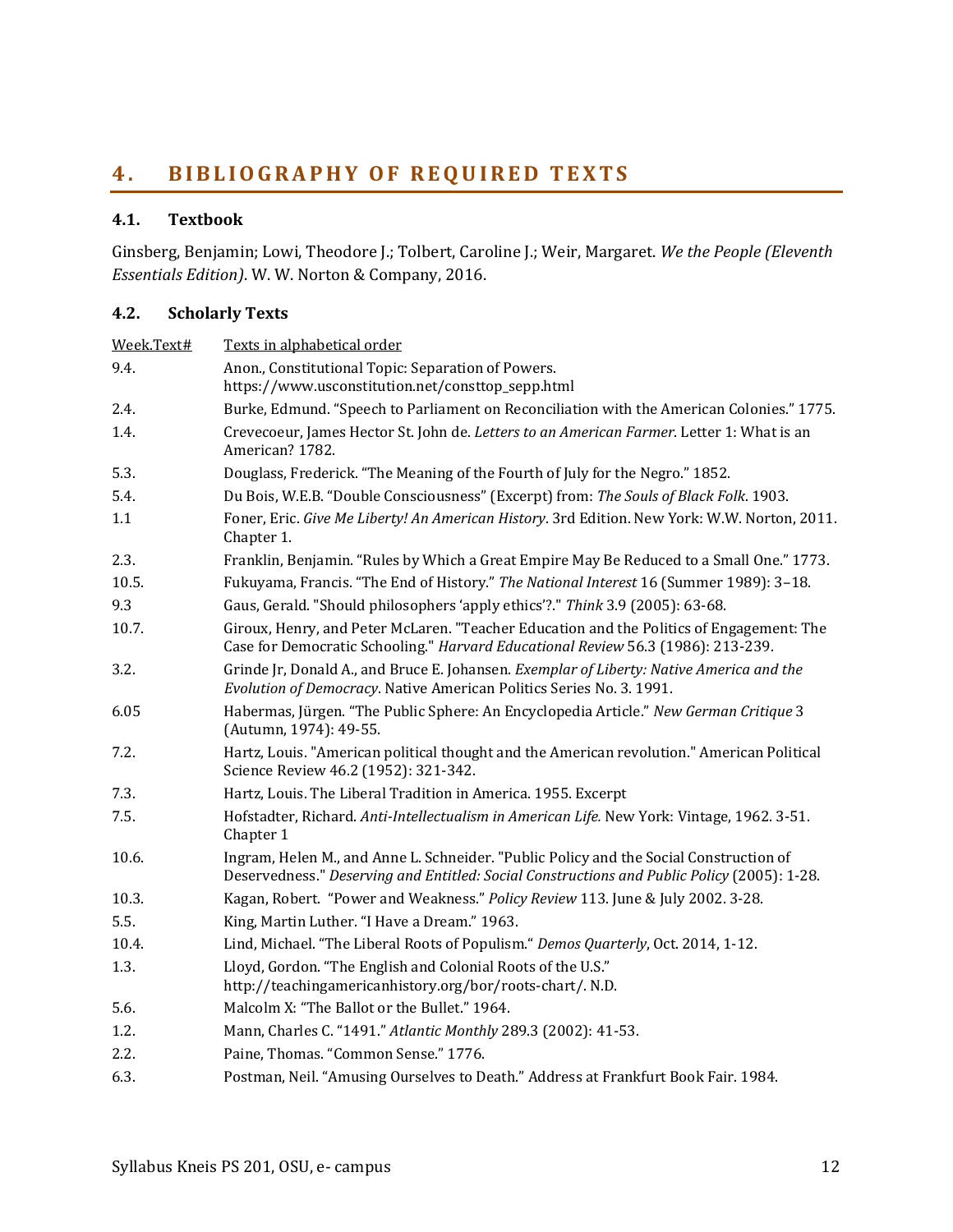- 6.4. David, Riesman, Denney Reuel, and Glazer Nathan. *The Lonely Crowd: A Study of the Changing American Character*. 1952. Chapter 1.
- 5.2. Thoreau, Henry David. "Civil Disobedience." 1849.
- 2.5. Tocqueville, Alexis de. *Democracy in America*. Excerpts. 1835.
- 9.5 Waldron, Jeremy. "Separation of powers in thought and practice." *BCL Rev.* 54 (2013): 433.
- 8.4. Weber, Max. "Politics as Vocation." (Speech at Munich University, 1918). Published as "Politik als Beruf." In: *Gesammelte Politische Schriften.* Munich, 1921. 396-450. English Version 1968.
- 4.2. Willis, Garry. "Introduction." In: Hamilton, Alexander, James Madison, and John Jay. *The Federalist Papers*. Bantam Classic, New York, 1982.
- 8.6. Wood, Gordon S. *The Radicalism of the American Revolution.* 1991. Excerpt.
- 8.5. Zinn, Howard. *A People's History of the United States: 1492-present.* New York. 2003. Excerpt.

## <span id="page-12-0"></span>**4.3. Documents**

| Week.Text# | Texts in alphabetical order                                      |
|------------|------------------------------------------------------------------|
| 3.3.       | The Declaration of Independence                                  |
| 3.4.       | The Articles of Confederation (Textbook: A5)                     |
| 3.5.       | The Constitution of the United States of America (Textbook: A11) |
| 3.6.       | Amendments to the Constitution (Textbook: A22)                   |
| 4.3.       | The Federalist Papers (Textbook: A31)                            |
| 4.4.       | The Anti-Federalist Papers (Textbook: A40)                       |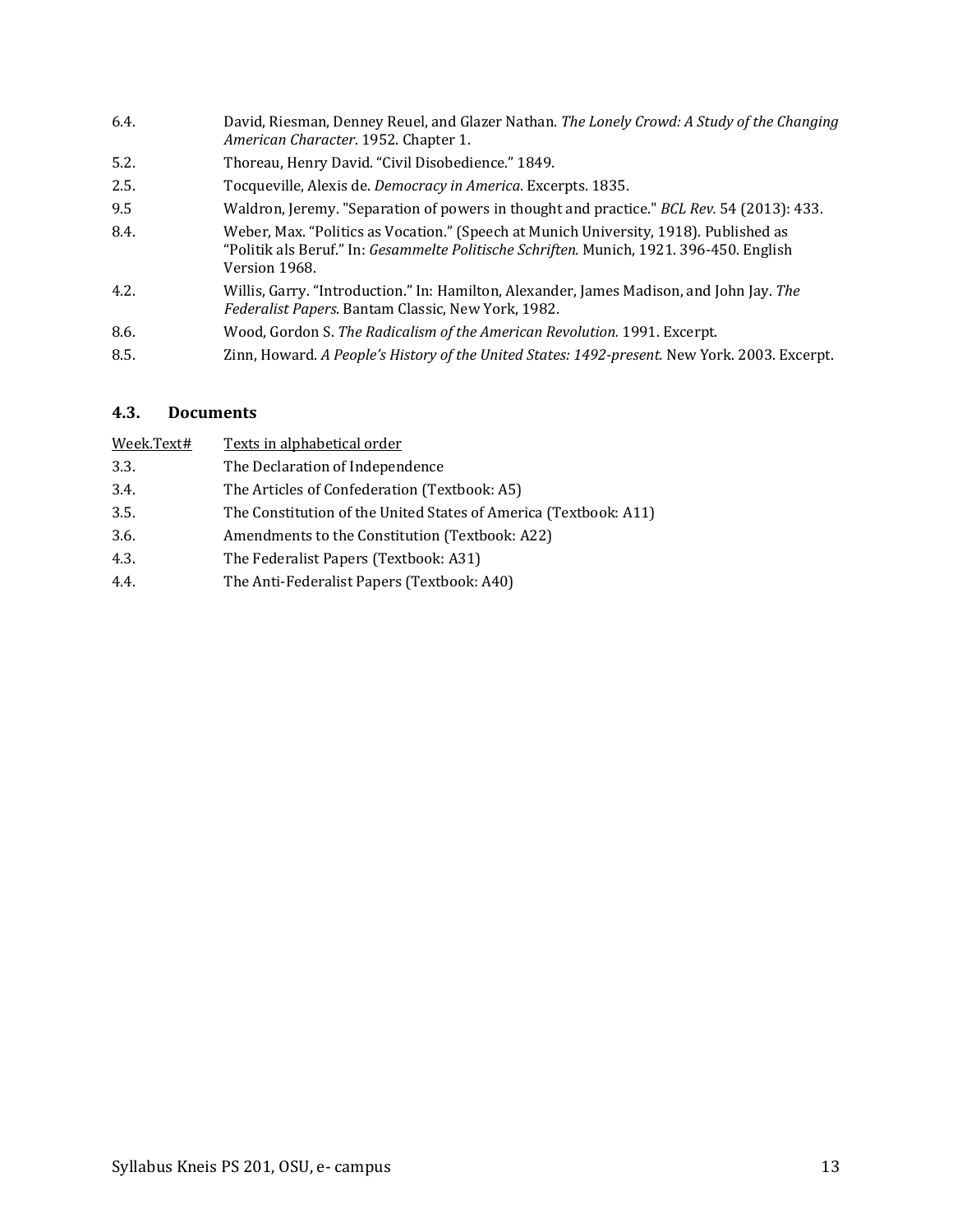- 4.5.a Lincoln, Abraham. First Inaugural Address. Excerpts. 1861.
- 4.5.b Lincoln, Abraham. Second Inaugural Address. Excerpts. 1865.
- 4.5.c "Declaration of the Immediate Causes Which Induce and Justify the Secession of South Carolina From the Federal Union." December 24, 1860.

# <span id="page-13-0"></span>**5 . C O U R S E A S S I G N M E N T S AN D G R A D I N G**

## **General Remarks:**

- All these assignments are **submitted in writing**. The two presentations have to be submitted to the entire class via the discussion forum (upload as PDF), the response and research paper are only sent to the instructor via e-mail (if you do not receive a confirmation that I have received it within 2 business days, please tell me).
- You are expected to use **correct English**. If there too many mistakes, text understanding may suffer, and you may also be downgraded for complexity. Perform a spell-check (not just via the computer!).
- Pages have to be numbered.
- Text formatting for all assignments except discussion posts: 12 point Times, 1.5-spaced, 1 in. margins. Include your name, assignment type, and date in the first line, second line title in bold, one free line, then the text, then works cited, such as:

Name, First Name: Text Presentation, MM/DD/YYYY

**Title of Your Presentation (either a topical title, or "Presentation on the Text by N.N.")**

Text (of the length specified)

## **Works Cited**

List the works you cited, either APA or MLA style

## **Researching Articles and Books:**

- Any materials you find for use in your own research should be coming from **academic journals or books**. You may also use original sources (media examples), but need to find 2 research articles minimum.
- Research articles or books are basically distinguished from other materials in that they do not primarily focus on exposition but on **analysis**, and on commenting on other research. **The articles chosen for this class are supposed to serve as examples**.
- You can find such materials, for instance, through the use of **Google Scholar** [\(http://scholar.google.com\)](http://scholar.google.com/). **Library catalogs** will be available to you as well.
- **News sources and statistics** can be used but only to supplement research articles, not to replace them.
- **Internet sources** are good if they are of a scholarly nature.
- Wikipedia can be a good starting point for research it is never its ultimate end!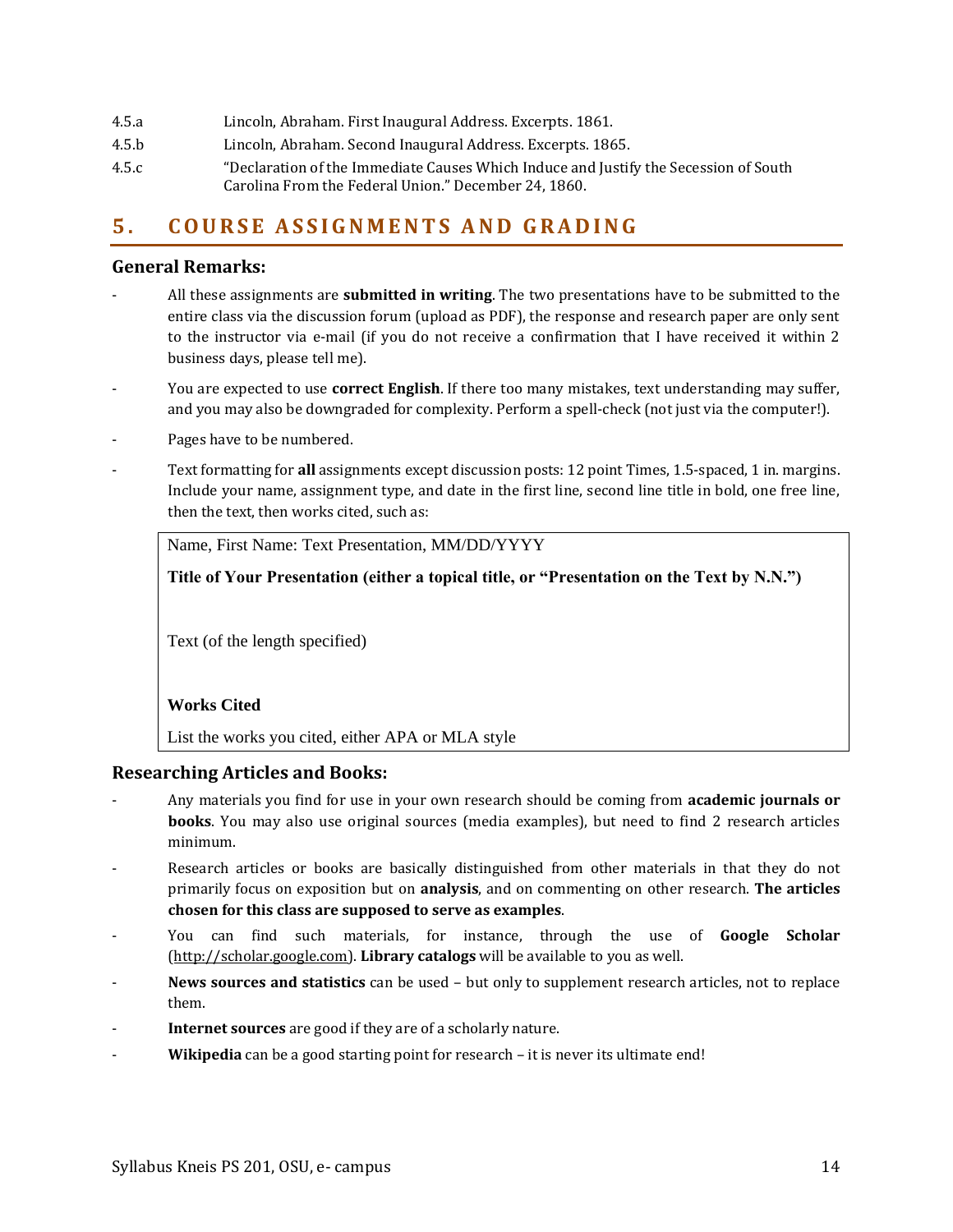## **Explanation of individual assignments:**

## ❖ **1 Discussion Board (10 points / 14%) Due Regularly / post by the end of the week**

Students will have to participate regularly in the Canvas discussion board.

### *Additional Guidelines:*

- Introduce yourself initially to Canvas by saying who you are, what your study interests are, and whatever else you would like people to know about yourself.
- Discussions will be graded in terms of frequency of participation and quality of your contributions. Students need to participate on at least 2-3 days per week.
- You then need to write **at least 10 posts for Canvas of substantial length and quality**. Quality posts are those that are substantial in content and indicate that the student is engaged with the course readings and content (i.e. posts are not "off the top of your head," but rather demonstrate that you have completed and understood the course readings). Such post cannot just be brief responses of twitter length, or a mere link, but have to be contributions for discussion of at least 2 paragraphs of length which open up a possible discussion topic and/or discuss or introduce a topic and/or provide a thoughtful response to a post opened by someone else earlier.
- You are **also expected to respond in other ways**, by briefly commenting on other people's comments. These will not be graded, as they are part of the class conversation.

### *Grading: 10 points total*

- 1 point per post, but only a maximum of 10 points.

## ❖ **2 Presentation of one assigned text (10 points / 14%) Due depending on when the text is assigned**

In the beginning of the quarter, the texts will be distributed amongst all participants. The presentation should introduce the main arguments of the text and briefly explain the historical background. The length of the presentation should be **approx. 1 page of text**. Presenters will then also be responsible for facilitating the class discourse by being the experts on the text. Whether you are presenting or not, **everybody is required to read all the texts**, unless they are marked as additional. You may upload texts as separate documents, or post in the forum. Mark it as "**Text Presentation**".

#### *Additional Guidelines:*

- You are the expert on the text. You can assume everyone else has read the text as well (they should). Nevertheless, recap the major arguments of the text.
- None of the texts holds absolute truth. All of them are written from a specific point of view, with which you may agree or disagree. If you voice any such judgment, you need to provide reasons.
- Prepare up to 2 questions for class discussion.
- For general remarks, see the presentation guidelines in Appendix I, pag[e 20.](#page-19-1)

#### *Grading: 10 points total*

- complexity of the argument (6 points)
- correct rendition of the text's argument (1 point)
- correct citations (1 point)
- clarity and correctness of writing (1 point)
- handling your responses to questions in the discussion (1 point)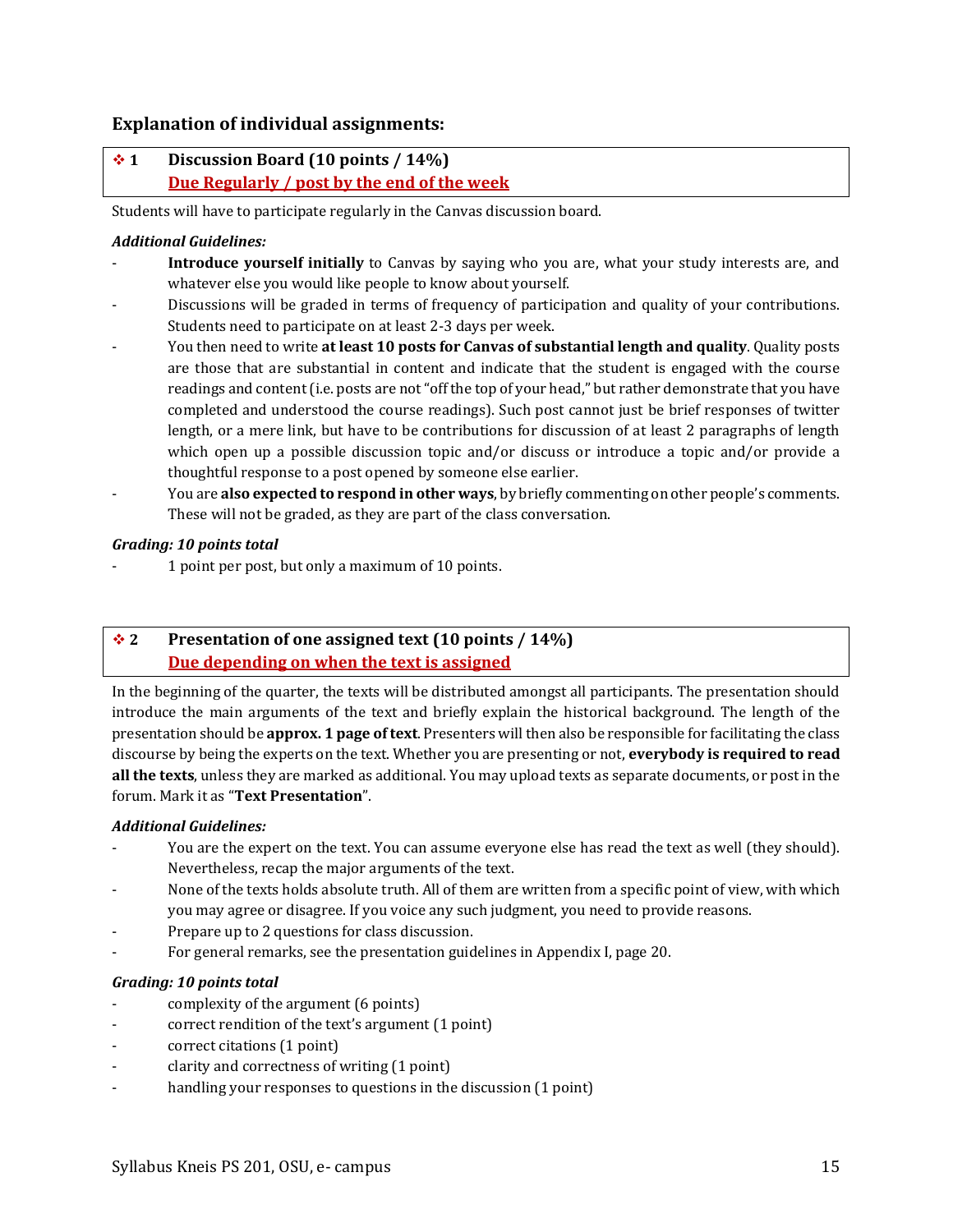| $\ddot{\bullet}$ 3 | Response Essay 1 (10 points / 14%).                      |
|--------------------|----------------------------------------------------------|
|                    | Topic: "Why did the United States declare Independence?" |
|                    | <b>Due Monday of Week 3, 8 PM Pacific Time</b>           |
|                    |                                                          |
| $\div$ 4           | Response Essay 2 (10 points / $14\%$ ).                  |
|                    | Topic: "What is the Debate on Federalism About?"         |
|                    | <b>Due Monday of Week 5, 8 PM Pacific Time</b>           |
|                    |                                                          |
| $\ddot{\bullet}$ 5 | Response Essay 3 (10 points / $14\%$ ).                  |
|                    | Topic: "Who or what is an American?"                     |
|                    | <b>Due Monday of Week 7, 8 PM Pacific Time</b>           |

These are opinion pieces which are based upon the class readings and discussions, and can already prepare ideas for your research. You are supposed to develop a thesis in the beginning, and then develop arguments in support of the thesis, but also hint at possible counterarguments. You do not need to find additional research articles or books. Standard citation methods apply. The paper should be **approx. 2 pages** of text (12 point Times, 1.5-spaced, 1 in. margins) plus bibliography.

## *Grading: 10 points total*

- 5 points for complexity of the argument
- 2 points for correct bibliography and correct citation (choose either MLA or APA, see Appendices II and III, pag[e 23,](#page-21-0) and stick to one method throughout your paper).
- 1 point for spelling and language
- 1 point for structure
- 1 point for fulfilling formal criteria (formatting, length, etc.)
- Penalties for turning it in later: Same day but late:  $-\frac{1}{2}$  a point; then  $-1$  point per day

## ❖ **6 Final Research Paper on a topic of your own choice (20 points / 29%). Due Wednesday of Week 11, 8 PM Pacific Time**

This research paper can be based on the preceding reflections. Unlike the response essays, your focus has to be on analysis rather than on opinion. You are supposed to develop a thesis in the beginning, and then develop arguments in support of the thesis, but also hint at possible counterarguments. You need to use at least 2 of the texts discussed throughout the seminar, and to find at least 3 additional scholarly research articles or books. Standard citation methods apply. The paper should be a minimum of **4 pages of text**, no more than 5 (12 point Times, 1.5-spaced, 1 in. margins) plus bibliography in addition to the allotted pages.

Prompts:

- How has the American political system worked with regards to a specific policy issue?
- Pick a recent or historical policy issue, foreign or domestic.
- What is the issue about?
- Which sides are there to the issue? Represent the 2 major positions, and critique them briefly.
- How did the American system of governance solve it?
- What remains to be done? What are your suggestions?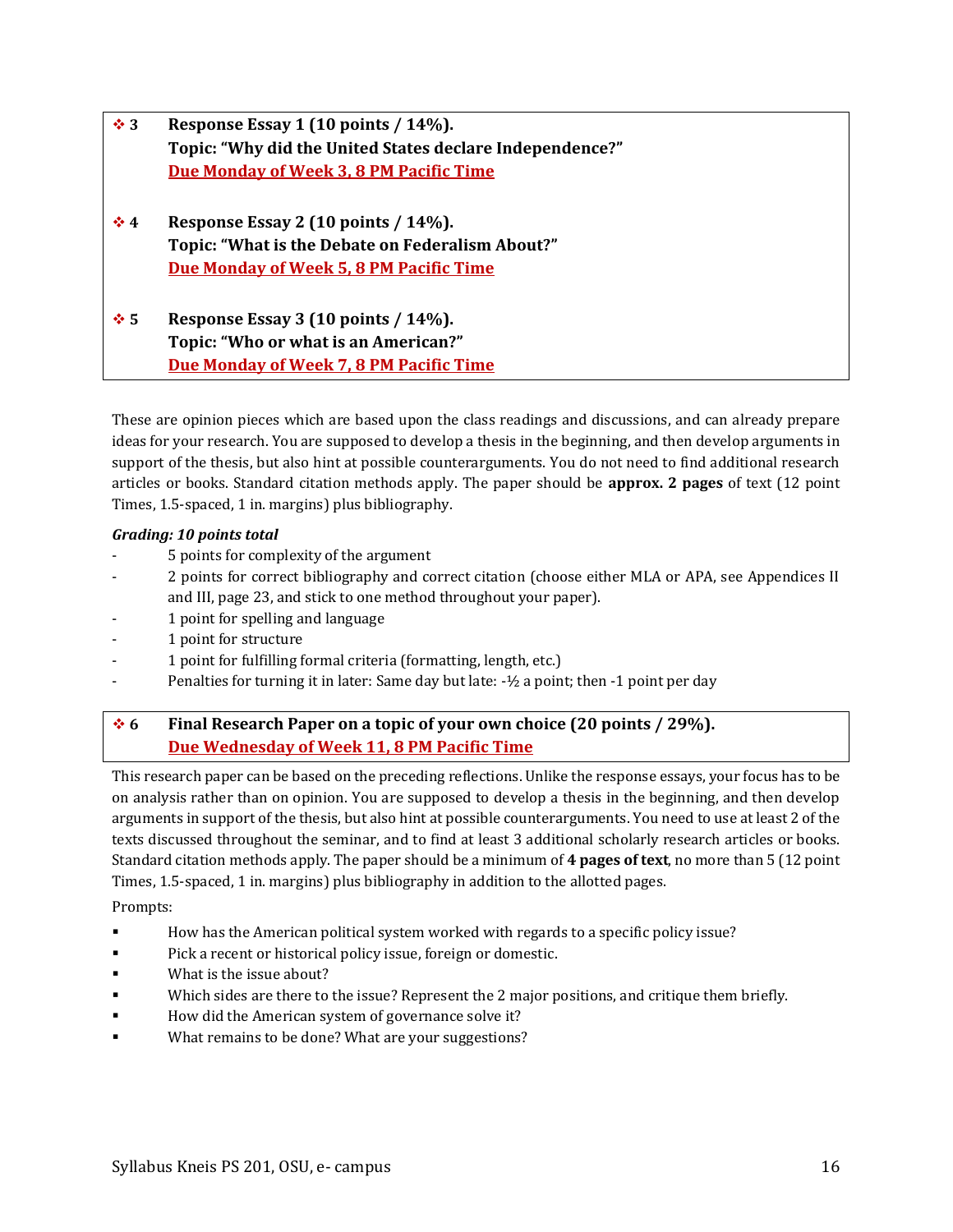### *Grading: 20 points total*

- 10 points for complexity of the argument
- 2 points for correct bibliography and correct citation (choose either MLA or APA, see Appendices II and III, pag[e 23,](#page-21-0) and stick to one method throughout your paper).
- 1 point for spelling and language
- 1 point for structure
- 1 point for fulfilling formal criteria (formatting, length, etc.)
- 1 point per cited article or book that was assigned for class (up to 2 points)
- 1 point per cited article or book that you individually researched (up to 3 points)
- Penalties for turning it in later: Same day but late: -1/2 a point; then -1 point per day

# <span id="page-16-0"></span>**6 . F I N A L G R A D E D I S T R I B UT I O N**

Maximum possible points: 70 points

| 1. | Discussion Board:  | 10 points |
|----|--------------------|-----------|
| 2. | Text Presentation: | 10 points |
| 3. | Response Essay 1:  | 10 points |
| 4. | Response Essay 2:  | 10 points |
| 5. | Response Essay 3:  | 10 points |
|    |                    |           |

| Research Paper: | 20 points |
|-----------------|-----------|
|                 |           |

| $\mathbf{A}$ | 95% | to under or equal | 100% | 66.00 | to under or equal | 70.00 | points |
|--------------|-----|-------------------|------|-------|-------------------|-------|--------|
| $A -$        | 90% | to under          | 95%  | 63.00 | to under          | 66.00 | points |
| $B+$         | 87% | to under          | 90%  | 61.00 | to under          | 63.00 | points |
| B            | 83% | to under          | 87%  | 58.00 | to under          | 61.00 | points |
| <b>B-</b>    | 80% | to under          | 83%  | 56.00 | to under          | 58.00 | points |
| $C+$         | 77% | to under          | 80%  | 54.00 | to under          | 56.00 | points |
| $\mathbf C$  | 73% | to under          | 77%  | 51.00 | to under          | 54.00 | points |
| $\mathbf{C}$ | 70% | to under          | 73%  | 49.00 | to under          | 51.00 | points |
| $D+$         | 67% | to under          | 70%  | 47.00 | to under          | 49.00 | points |
| D            | 63% | to under          | 67%  | 44.00 | to under          | 47.00 | points |
| D-           | 60% | to under          | 63%  | 42.00 | to under          | 44.00 | points |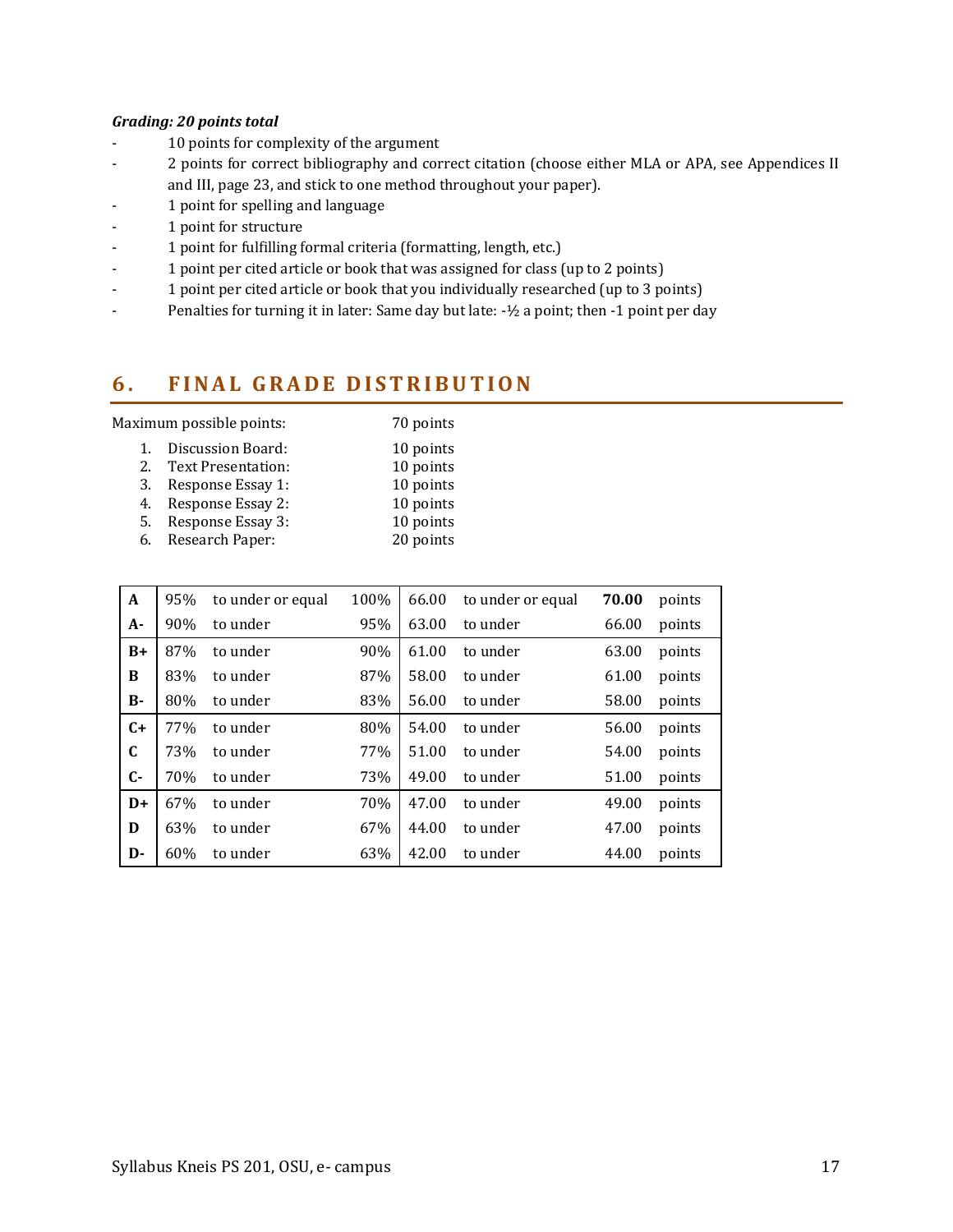# <span id="page-17-0"></span>**7 . S T U D E N T L E A R N I N G O U T C O M E S**

## **7.1. Political Science Learning Outcomes:**

- 1. Comprehend the basic structures and processes of government systems and/or theoretical underpinnings.
- 2. Analyze political problems, arguments, information, and/or theories.
- 3. Apply methods appropriate for accumulating and interpreting data applicable to the discipline of political science.
- 4. Synthesize experiential learning with political science concepts.

[\(http://liberalarts.oregonstate.edu/spp/polisci/programs/political-science-learning-outcomes\)](http://liberalarts.oregonstate.edu/spp/polisci/programs/political-science-learning-outcomes)

## **7.2. General Learning Outcomes, as aligned with Political Science Learning Outcomes**

Students who take this course will be able to

- 1. Identify, define and analyze some important concepts in political and cultural theory, specifically as they pertain to the central issues relevant to political and social dimensions of various forms of media. This included the ability to identify and evaluate core ideas of media theory, and the arguments that support them. This includes knowledge in political science theory and cultural studies, and is measured through coursework. (PS LO # 2+3; Bacc # 1)
- 2. Analyze current social issues and place them in historical context(s). Specifically, you will be given a genealogy of the ideas of the relationship between media and the state, and work with texts ancient and modern that help you situate current social issues. (Bacc #2)
- 3. Accumulate, contextualize, recall, analyze and critically interpret some of the major issues in political theory as well as critical domain knowledge with an interdisciplinary outlook by utilizing methods and approaches applicable to the disciplines of political science and cultural studies. (PS LO  $# 1+3$ )
- 4. Recognize the necessity to theorize culture and politics and to apply different theoretical models to different circumstances. Also follow the principle of a "ruthless criticism of everything existing" (Marx to Ruge, 1843) by critiquing the nature, value, and limitations of the basic methods of the social sciences. (PS LO  $# 2+3$ ; Bacc  $# 3$ )
- 5. Express the basic argument of a scholarly text and use it as a resource (PS LO # 4)
- 6. Work collaboratively and collegially, by sharing ideas and analyses in a respectful but critical and mutually enriching manner (PS LO # 4)

Discuss and make arguments about these concepts and issues in writing by relating them to contemporary political debates as reflected in contemporary culture. Students will develop own scholarly approaches to a topic, and conduct own research.

# **7.3. [Baccalaureate Core Category Learning Outcomes:](http://main.oregonstate.edu/baccalaureate-core/faculty-and-advisors/roles-and-responsibilities-faculty) Social Processes and Institutions**

This course fulfills the Baccalaureate Core requirement for the Social Processes and Institutions category. It does this by examining theories and fictions of ideal governments throughout history, and inviting students to critically reflect upon how these discussions continue to shape contemporary politics and culture.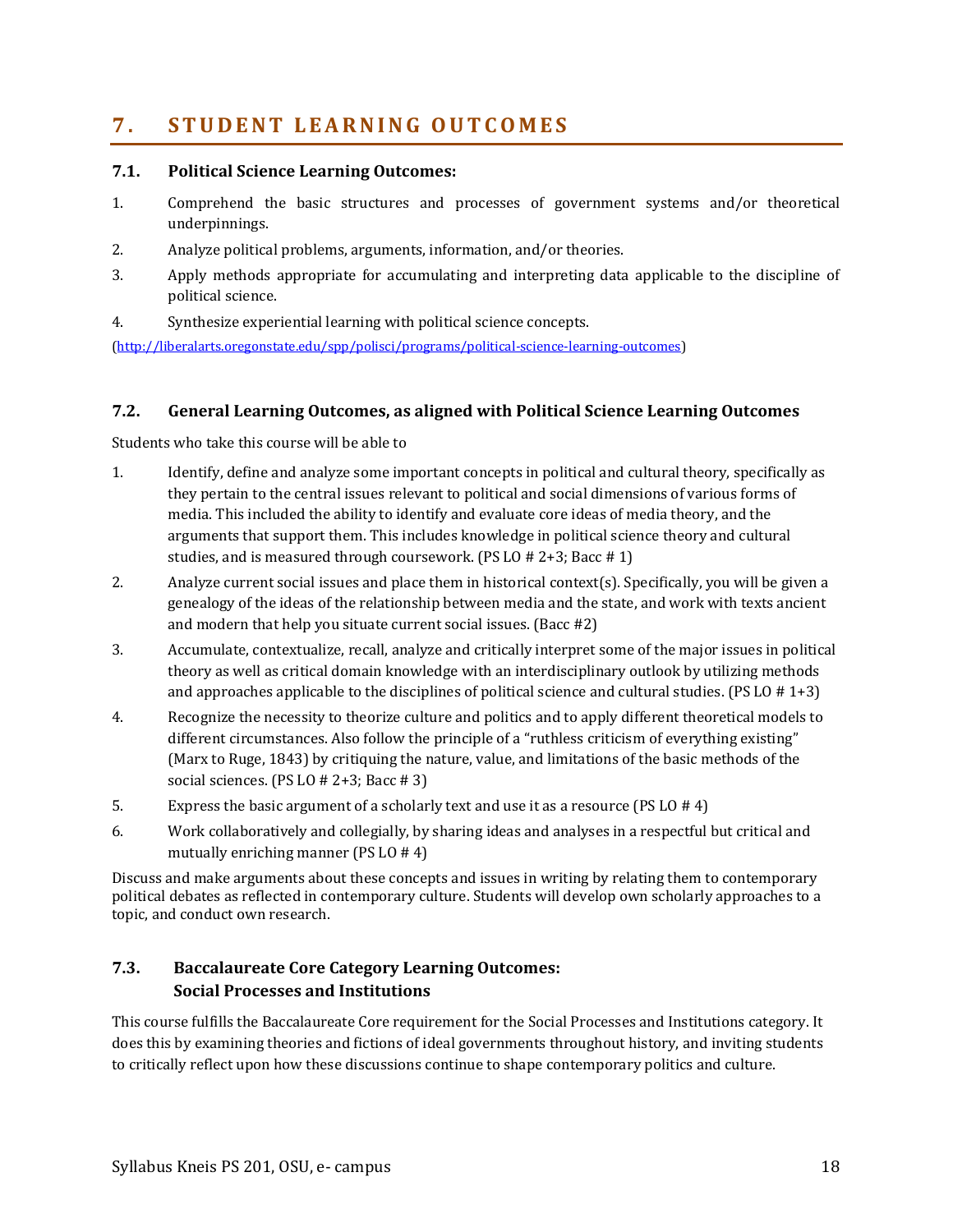Students in Social Processes and Institutions courses shall:

- 1. Use theoretical frameworks to interpret the role of the individual within social process and institutions.
- 2. Analyze current social issues and place them in historical context(s).
- 3. Critique the nature, value, and limitations of the basic methods of the social sciences.
- 4. explore interrelationships or connections with other subject areas
- 5. any other ways that students will develop and demonstrate critical thinking skills

These Baccalaureate core learning outcomes will be found in this course as follows:

1. Students will be able to use theoretical frameworks to interpret the role of the individual within social process and institutions.

Students will be able to identify, define and analyze some important concepts in political and cultural theory, specifically as they pertain to the central issues relevant to the role of media in politics, and the political dimensions of media. This includes the ability to identify and evaluate core ideas of media theory, and the arguments that support them. This includes knowledge in political science theory and cultural studies, and is measured through coursework. (Course LO  $# 1$ , PS LO  $# 2+3$ )

- 2. Analyze current social issues and place them in historical context(s). Specifically, you will be given a genealogy of the ideas of the relationship between media and the state, and work with texts ancient and modern that help you situate current social issues. (Course LO # 2, Bacc #2)
- 3. Recognize the necessity to theorize culture and politics and to apply different theoretical models to different circumstances. Also follow the principle of a "ruthless criticism of everything existing" (Marx to Ruge, 1843) by critiquing the nature, value, and limitations of the basic methods of the social sciences and humanities. (Course LO # 4; PS LO # 2+3; Bacc # 3)
- 4. Explore interrelationships or connections with other subject areas. This highly interdisciplinary class combines methodology from Political Science, History, Classical Philology, Philosophy, Literary and Cultural Studies, and possibly many more. Interdisciplinarity is very much the guiding principle structuring this entire class.
- 5. In order to further develop and demonstrate critical thinking skills, you will discuss and make arguments about these concepts and issues in writing by relating them to contemporary political debates as reflected in contemporary culture. Students will develop own scholarly approaches to a topic, to conduct own research and communicate information in written and presentation format (Course LO # 7; PS LO # 4).

[\(http://main.oregonstate.edu/baccalaureate-core/current-students/bacc-core-learning-outcomes-criteria-and-rationale](http://main.oregonstate.edu/baccalaureate-core/current-students/bacc-core-learning-outcomes-criteria-and-rationale))

## **7.4. Baccalaureate Core Course Requirements/Evaluation of Student Performance**

The student learning and Baccalaureate Core Learning outcomes will be achieved and assessed through the following activities and assessments:

- 1. Participation in class discussion
- 2. Presentation of an assigned text (Text Presentation)
- 3. Completion of 3 Response Essays
- 4. Completion of a Research Paper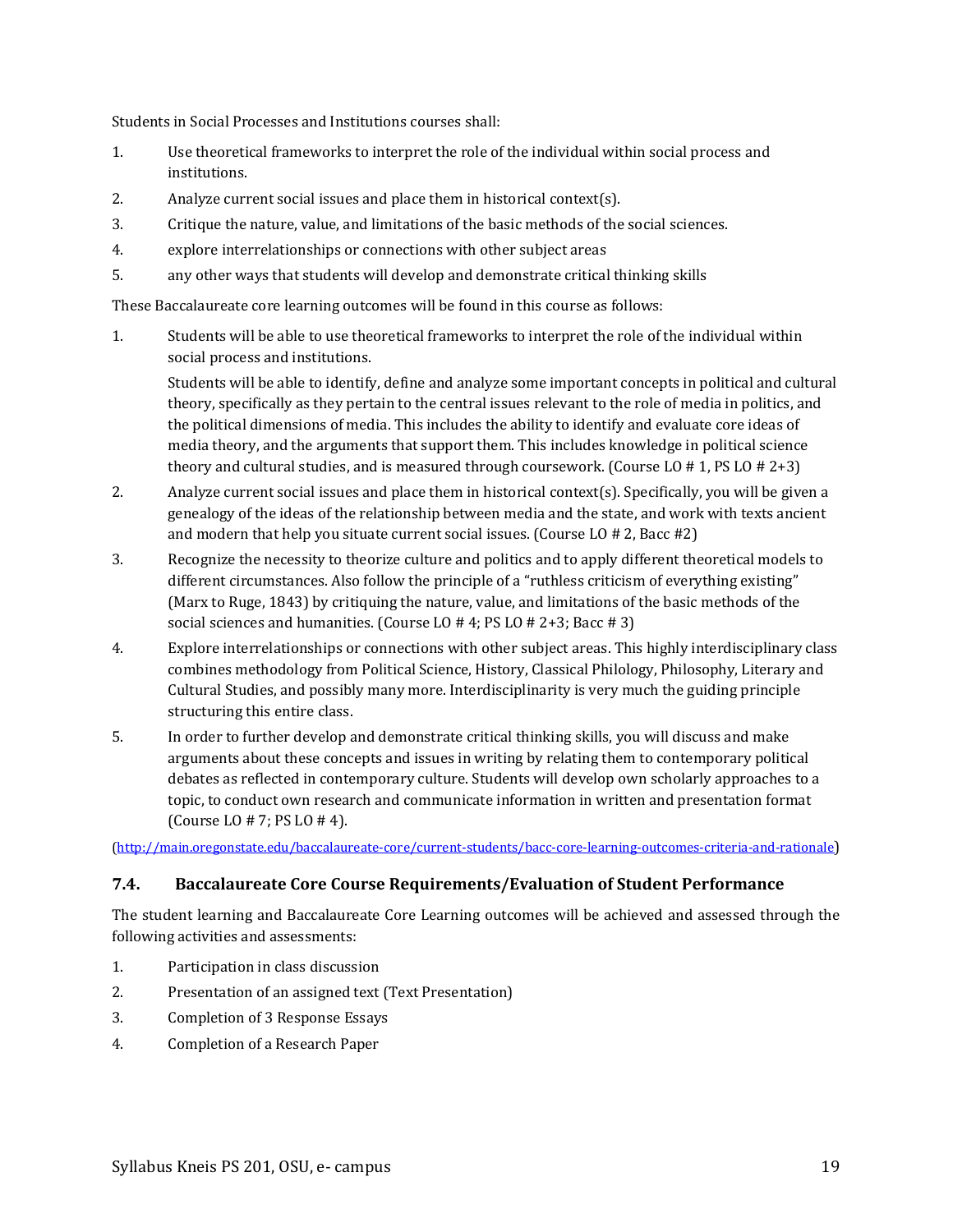# <span id="page-19-0"></span>**8 . G E N E R A L A R G U M E N T A T I ON R U L E S ( F O R P R E S E N T A T I O N S AN D P A P E R S )**

- If you refer to somebody or a text, always provide a detailed source. Never say "As Aristotle has said, …" but provide a concrete source. You will find that many quotes are continually misattributed. Do the research.
- Be respectful of others' opinions and arguments, no matter how harshly you may disagree. Any criticism must be aimed at the argument or subject matter ("*argumentum ad rem*"), not at the person ("*argumentum ad hominem*").
- If you disagree with a certain position, make sure you represent it accurately in all its scope, and not as a distorted caricature ("straw man argument").
- Base your argument on a solid database, not just on your own experiences or things you have heard ("anecdotal evidence").
- Just because a famous or influential person made a certain argument, does not automatically provide it with legitimacy ("argument from authority").
- Just because something occurs in nature, does not make it good ("naturalistic fallacy").
- See also: www.fallacyfiles.org

# <span id="page-19-1"></span>**9 . S T U D E N T S W I T H D I S A B I L I T I E S**

Accommodations for students with disabilities are determined and approved by Disability Access Services (DAS). If you, as a student, believe you are eligible for accommodations but have not obtained approval please contact DAS immediately at 541-737-4098 or at [http://ds.oregonstate.edu.](http://ds.oregonstate.edu/) DAS notifies students and faculty members of approved academic accommodations and coordinates implementation of those accommodations. While not required, students and faculty members are encouraged to discuss details of the implementation of individual accommodations.

# <span id="page-19-2"></span>**1 0 . S T U D E N T C O N D U C T**

Please review and adhere to the [Expectations for Student Conduct,](http://oregonstate.edu/studentconduct/http:/%252Foregonstate.edu/studentconduct/code/index.php) as posted on [http://studentlife.oregonstate.edu/studentconduct/offenses-0.](http://studentlife.oregonstate.edu/studentconduct/offenses-0)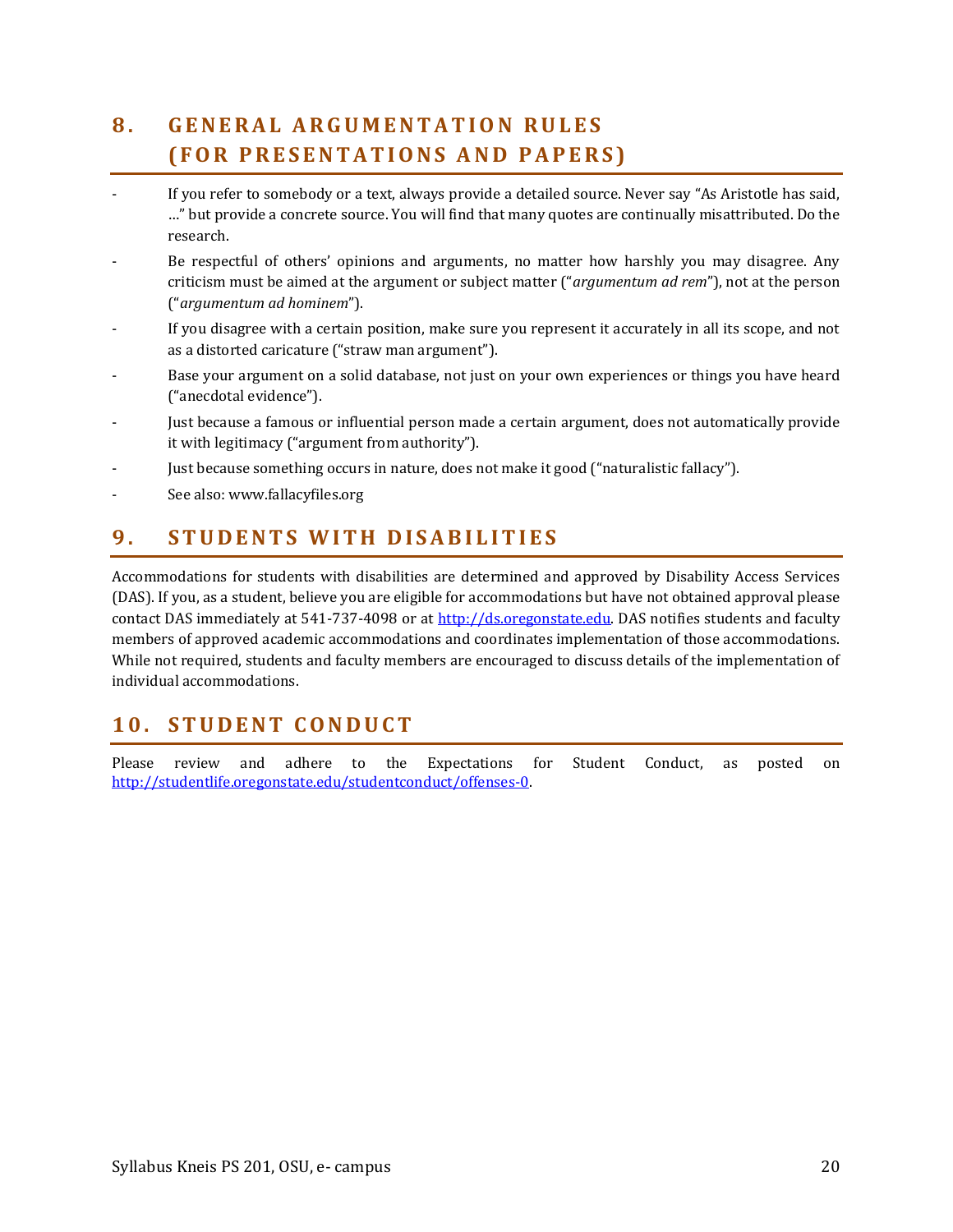# <span id="page-20-0"></span>11. **APPENDIX I: PRESENTATION GUIDELINES**

*(Some of these just apply to presenting in person – most also to online presentations.)* 

## **11.1. When Introducing a Text**

*These questions need not be answered verbatim or in that order– but address them or be kept in mind.*

- What is it about?
- Who is the author? (relevant if important person of history -- but no extended biographies)
- What is the context?
- What is the line of argument?
- What are the theoretical assumptions? Does the text speak to a specific school of thought?
- How is it written? What can you derive from the structure of the text?
- How was it perceived? What has it achieved? (relevant if this text is a historical source or has had a deep impact on a field of research)
- Provide own evaluations and analysis, briefly.

## **11.2. When Presenting Your Own Analysis or Argument**

*These questions need not be answered verbatim or in that order– but address them or be kept in mind.*

- Be transparent: name your sources, provide a handout with a bibliography and a structure of your presentation.
- Provide a clear line of argument
- Prefer analysis over opinion, personal experiences and anecdotal knowledge
- Be clear to differentiate between your own analysis and someone else's.

## **11.3. Q&A Rules**

- Welcome critique as an opportunity to better yourself.
- When critiquing others, aim the argument at the issue, not the person, and remain respectful.
- When you don't know what to answer, offer to follow up with them later -- don't improvise.

## **11.4. General Presentation Rules**

- Everybody is nervous. EVERYBODY.
- Everybody makes mistakes.
- Preparation always helps.
- Practice.
- A class presentation is supposed to help you to learn, you are not expected to be perfect.

## *11.4.1. Content*

The presentation is not about you. It is about the content.

#### *11.4.2. Structure*

- You are *communicating*, not talking *at* somebody.
- Make sure you do everything to get your message across in the short time you have.
- Tell them what you're about to tell them. -- Tell them. -- Tell them what you've just told them.
- Intelligent redundancy is good.
- Patronizing is bad.

#### *11.4.3. Modes of Presenting*

- Do what you feel is most comfortable to you.
- Talk loudly and clearly.
- Make eye contact as much as possible.
- Provide a handout with your most important points, central quotes or data (brief!), works cited, and your contact information.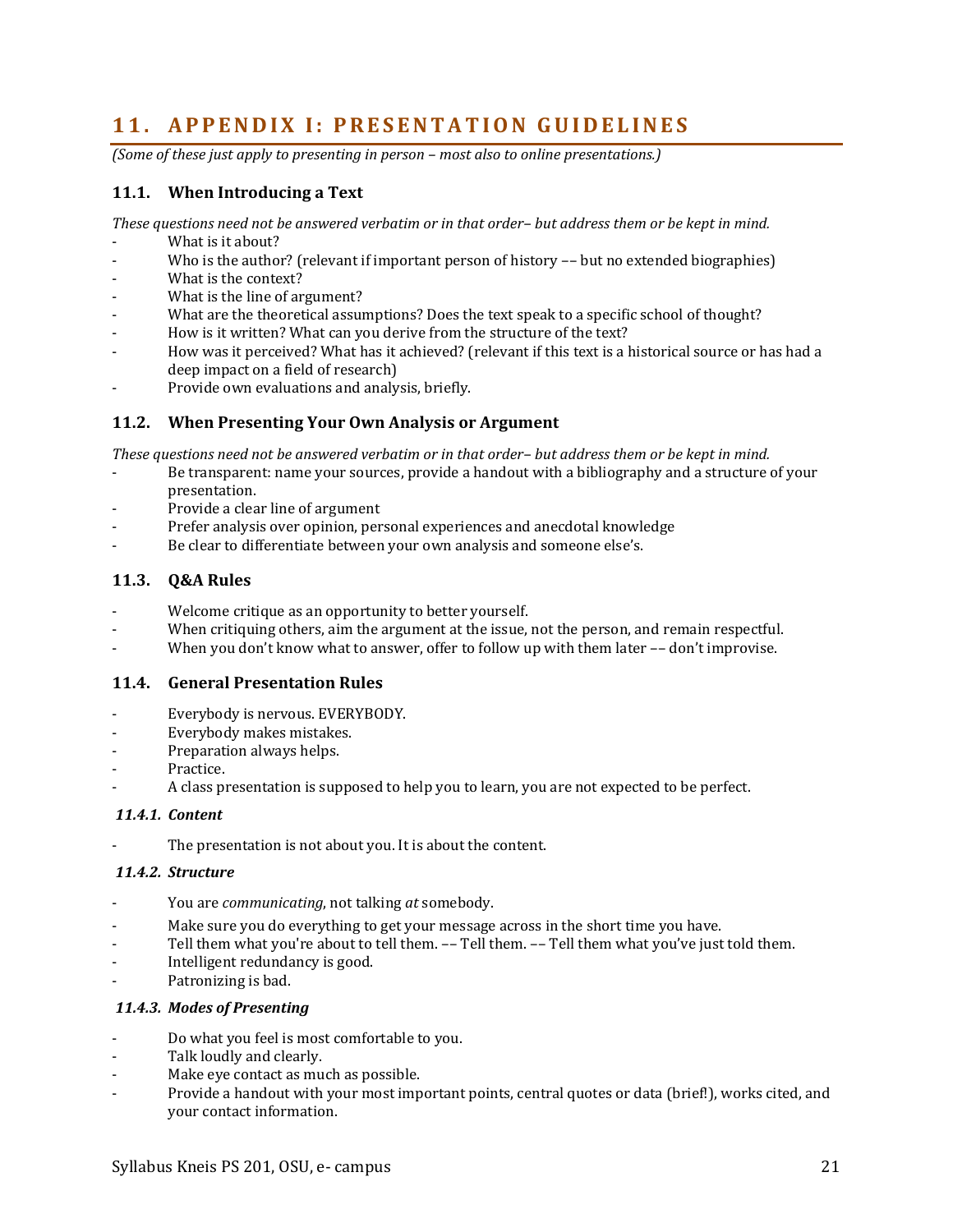*Reading out a written text:*

- pro: safety, you tend to forget less, you can formulate better
- contra: inflexible, less communicative

### *Speaking freely (without notes):*

- pro: flexible, can adapt to audience quickly, communicative
- contra: needs experience, you may forget things, imperfect formulations
- you may compensate with a handout

*Speaking freely with notes*

- possibly best of both worlds
- you may even write an introduction & a closing to read out

## *11.4.4. Time*

- Time yourself. You have limited time allotted. Test out your presentation beforehand; then add 2-3 minutes. You will always take longer than planned.
- Provide a handout collating your most important findings, central quotes, a bibliography, and your contact information. If you forget to say something important in the presentation, it'll be there.

### *11.4.5. Technology*

- Use technology only if necessary.
- Only use technology that you know how to handle.
- Be sure to have reliable equipment. If possible, bring your own computer. Apple computer owners: bring an adapter cable for VGA. Assume no HDMI compatibility.
- Make backups of your presentation. Make a backup of the backup.
- Be only as fancy as absolutely necessary. Anything flashy that distracts from your message can go.
- Sometimes, a Canvas is enough.
- A paper handout may substitute or supplement a visual presentation. It gives people something to take away.
- Be prepared for tech to break down.

#### *11.4.6. Attire*

- Appear professional. This is work, it should look like that. Respect your audience.
- There will always be a question from the audience you won't like. Be cordial. Admit if you don't know something; promise to get back with more information.
- Know how to react: "Never answer the question that is asked of you. Answer the question that you wish had been asked of you." (Robert S. McNamara, *The Fog of War*, 87:11-87:19)

## *11.4.7. Remember Murphy's Law*

- Nothing is as easy as it seems. -- Everything takes longer than expected. -- And if something can go wrong it will, –– at the worst possible moment.
- Well, hopefully not. But be prepared anyway. Presentations are always a test of how to react to unforeseen circumstances, and the more you practice, the more experienced you'll be. Good luck!

#### **11.5. Netiquette: How to Present Yourself Online**

- Always remember you are still talking to human beings it is very easy to lose sight of that online.
- Try to build community with your fellow students by being active in the discussion, by responding to
- their posts, and by taking part in the Q&A peer critique process after uploaded assignments.
- Check your spelling --- mistakes in writing are unnecessary distractions from what you want to say.
- Name your sources.
- <span id="page-21-0"></span>Be concise but substantial. Remember that people tend to read in an F-pattern online: first paragraphs are read, then beginnings oftentimes just scanned (sadly). Make it interesting.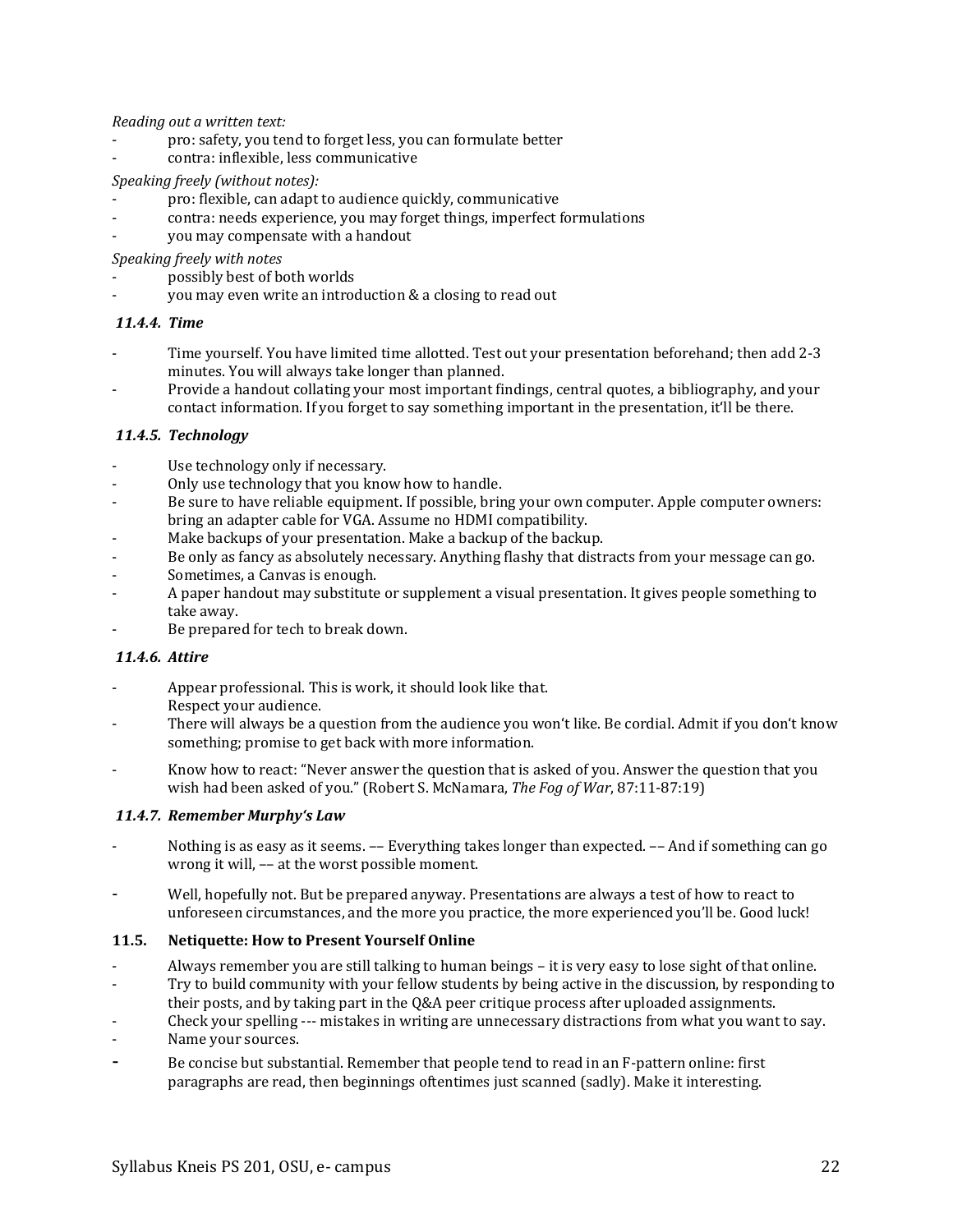# <span id="page-22-0"></span>**12. APPENDIX II: CITATION GUIDE MLA**

You can use MLA or APA style for citations, see: [owl.english.purdue.edu/owl/resource/560/01.](http://owl.english.purdue.edu/owl/resource/560/01) The major rules MLA style are summarized here, as follows:

### **Page/font format:**

- Font Size 12 pt (use a normal system font like Times New Roman, Arial, Cambria, etc.)
- Line spacing 1.5
- Footnotes: 10 pt, Line spacing 1
- Indent quotations longer than 3 lines, with 10 pt size font
- Mark omitted parts of a quotation with squared brackets to distinguish them from possible (round) brackets within the quotation:

"*Falling Down* is a smart film, but it struggles [...] to convince viewers that [the hero] represents an ultimately (mythologically) redundant model of white masculinity." (Kennedy 2000: 122)

**Bibliographical reference** in parentheses (Author Year: Page):

Blabla blabla (Soja 1989: 37).

When Works Cited holds more than one title of the same author and from the same year, specify text by adding letters to the publication date:

Blabla blabla (Soja 1989a: 37).

Blabla blabla (Soja 1989b: 1).

**Footnotes** should be used only for further comments, not as bibliographical reference.

The **Works Cited** appears at the end of your paper. The format is the following:

## **For articles in collective volumes:**

Name, First Name. "Article". In: Name, First Name, ed. *Larger Volume*. Publishing Place: Publishing House, Year. Pages.

e.g. Kennedy, Liam. "Paranoid Spatiality: Postmodern Urbanism and American Cinema." In: Balshaw Maria, Liam Kennedy, eds. *Urban Space and Representation.* London: Pluto, 2000. 116-30.

(use ed. for one Editor, eds. for multiple Editors)

#### **For articles in journals or magazines:**

Name, First Name. "Article". *Magazine Title*. Magazine Number (Year): Pages.

e.g. Foucault, Michel. "Of Other Spaces." *Diacritics* 16.1 (1986): 22-27.

## **For monographs:**

Name, First Name. *Larger Volume*. Publishing Place: Publishing House, Year. Pages.

e.g. Soja, Edward. *Postmodern Geographies: The Reassertion of Space in Critical Social Theory*. London: Verso, 1989.

**For internet articles:**Name, First Name. "Article." *Main Web Site Title*. URL. Retrieved MM/DD/YYYY.

(or variations, such as organization name or alias in the first place, depending on nature of the web site)

- e.g. Edmunds, R. David. "The US-Mexican War: A Major Watershed." *PBS.*  pbs.org/kera/usmexicanwar/war/major\_watershed.html. Retrieved 09/01/2009.
- e.g. World Health Organization (WHO). *Active Ageing: A Policy Framework*. Geneva: WHO, 2002. who.int/ageing/publications/active/en. Retrieved 08/25/2011.

*Some publication guides say you do not need to list the URL any more – I require you to do this nevertheless.*